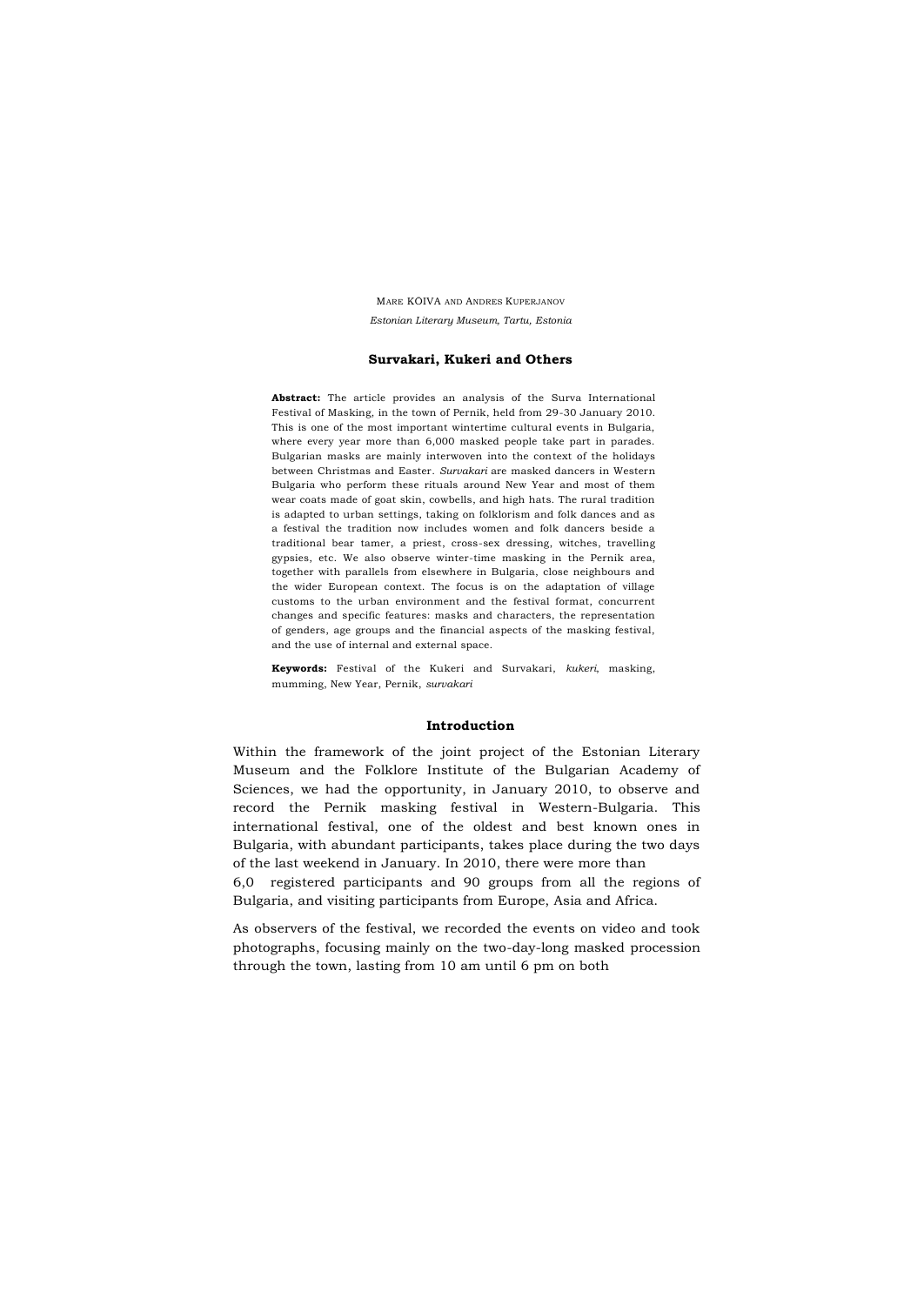days, in which the groups took turns to briefly perform for the panel of judges and thereafter moved to the larger stage to present themselves.

We mainly worked outside, on the streets, being simply involved among the thousands of spectators, and followed the groups of our liking. The parade of masked people proceeded from the Pernik Museum of History to the town centre, and further on to the free stage and culture house. The History Museum served as a temporary respite and warm-up place for us, however, the townspeople also came here to adjust their attire and masks.

As the History Museum is actually one of the organising institutions, we had the pleasant opportunity to meet the staff; moreover, one of our key contributing informants, Nikolay Sivkov, is also working at the museum as the head of the exposition department. N. Sivkov has been living in Pernik for decades and has been continuously involved in the festival due to his position.

Masking, and wearing animal masks in particular, is one of the older cultural phenomena with diverse semantics: this has been



*Fig. 1. Typical outer and inner of the events: audience and performer.*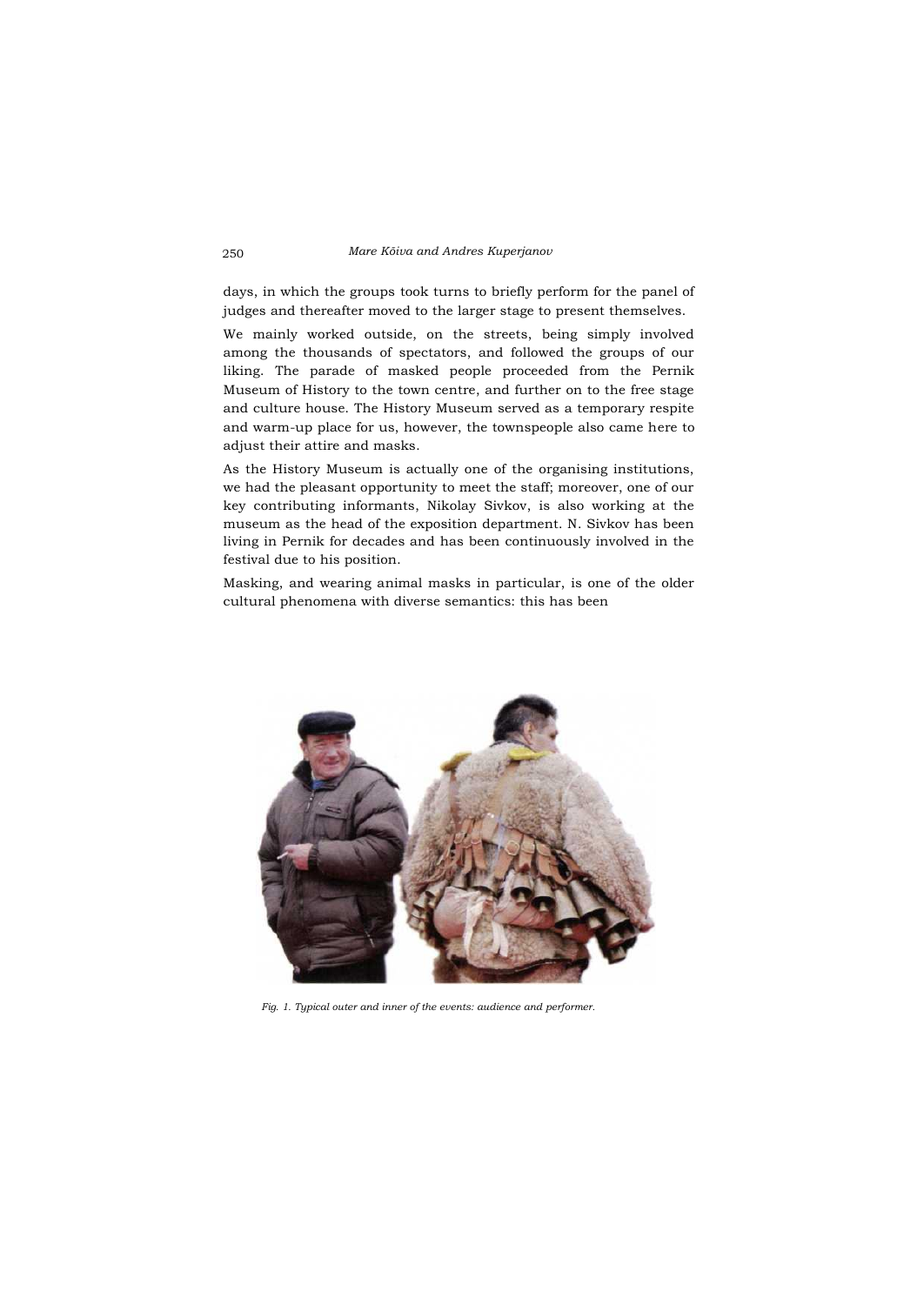described as an example of a fertility ritual, cult of ancestors and communication with dead relatives, as a rite of passage, a realisation of power relations, as the performance of important myths, and as an attempt to create a contact with the supernatural creatures by way of an invariant message of myths, and merely as entertainment, etc. Researchers have been intrigued by the fact that in a number of regions, the maskers were men, and their behaviour and attire differed from the individual alms-seekers and children who moved around during the same feast; likewise, quite a few of the scholars have based their research methodology on the contrasting feasts of men and women.

In the following, we will observe the winter-time masking in the Pernik region in Bulgaria, together with parallels from elsewhere in Bulgaria, close neighbours and the wider European context. The focus is on the adaptation of village customs in the urban settings, in the festival format, concurrent changes and features: masks and characters, the representation of genders, age groups and the financial aspects of the masking festival, and the use of internal and external space.

### **Masking tradition in the village**

Masking is one of the oldest traditions in Europe. It is believed, e.g., that the Magura cave drawings, in Bulgaria, north of Sofia, in the vicinity of Belogradchik town, depict dancing people who are in masks, and these drawings date back over 12,000 years (Nikolova 1995). Likewise, the depictions of men in masks have been found in Neolithic petroglyphs, for example on the ones in the vicinity of Lake Onega.

The symbolic meaning of the masking and, in our case, the winter and pre-spring rituals are related to the end of the old year and the beginning of the new and to the upcoming awakening of nature for new life. These rituals connect the wish for a rich harvest, health and fertility for humans and farm animals; they are also intended to chase away evil spirits.

Masking festivals are still widespread in European countries up until today, and there are many regional features and specificities in this tradition, yet also a lot in common throughout times. For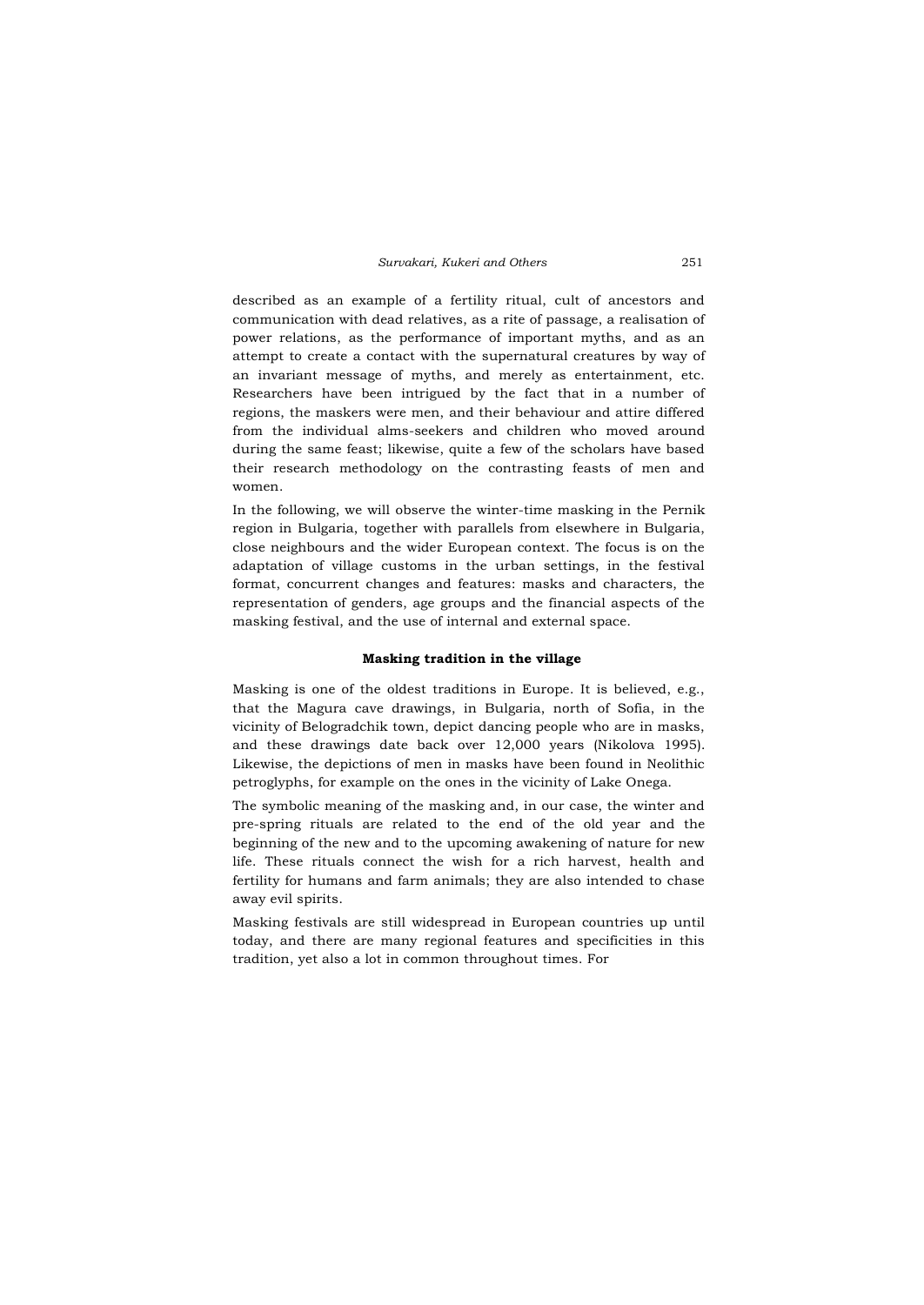example, Hanner's Chronicle describes King Henry's celebration of Christmas in Dublin in 1172 as"...the sport, and the mirth, and the continual musicke, the masking, the mumming and strange shewes, the gold, the silver, and plate, the precious ornaments, the dainty dishes...." The masked tradition of "mumming" in Ulster is said to date back 2,500 years. In the ancient annals of Ulster, men in tall conical masks are mentioned as the chief entertainers for King Conor, who lived in the royal fort of Emain Macha. (Haggerty 2011)

The majority of masking takes place during the period of dark late autumn times until Easter, and although the tradition is probably of pre-Christian origin, in contemporary times, the mumming and masking festivities are celebrated on the days dedicated to a wide range of saints. Estonia is a Protestant country, yet the mummers of St. Martin's Day and those of St. Catherine's Day are still a widespread custom; Christmas mummers and New Year's mummers are also known in Estonia, the more well-known of the latter is *jõulusokk*  (Scand. *Julbock)* and *näärisokk* (literally: New Year Bock), whereas in Finland, *joulupukki* is the name for Santa Claus. Mumming was also a tradition during the days of other saints, e.g. on *tabanipäev,* wintertime St. Stephen's Day (December 26) in Western and Northern Estonia, mainly associated with horses and was brought to Estonian due to Germanic implications from Scandinavia. Mumming on St. Stephen's Day is a tradition known also in Finland.

*Kukeri* (Bulgarian: *кукери*) are the costumed men. In Western Bulgaria, the people who perform these rituals around New Year are known as s*urvakari,* and the local names are also *startsi, chkari*, *vasilichari, babugeri,* etc. (MacDermott 1998). The costumes cover most of the body and include decorated wooden masks of animals (sometimes double-faced) and large bells attached to the belt. Originating probably from Thrace, these characters are widely known under the names *Kurenty* (Slowenija), *Zvončari* (Croatia), meaning the 'bellmen', similar names are also *Busós* (Hungaria), *Brezaia* in Muntenia, *Capra* in Moldavia, *Cerbul* in Bucovina, and *Turca* in Transylvania - all these are masked characters, analogous to the Estonian *jõulusokk* or *näärisokk.* In the Balkan regions, furry animalshaped creatures have also been regarded the embodiments of Dionysus. The performance, similar to contemporary *kukeri,* has been recorded in Ancient Greece - the Dionysiac Ritual is largely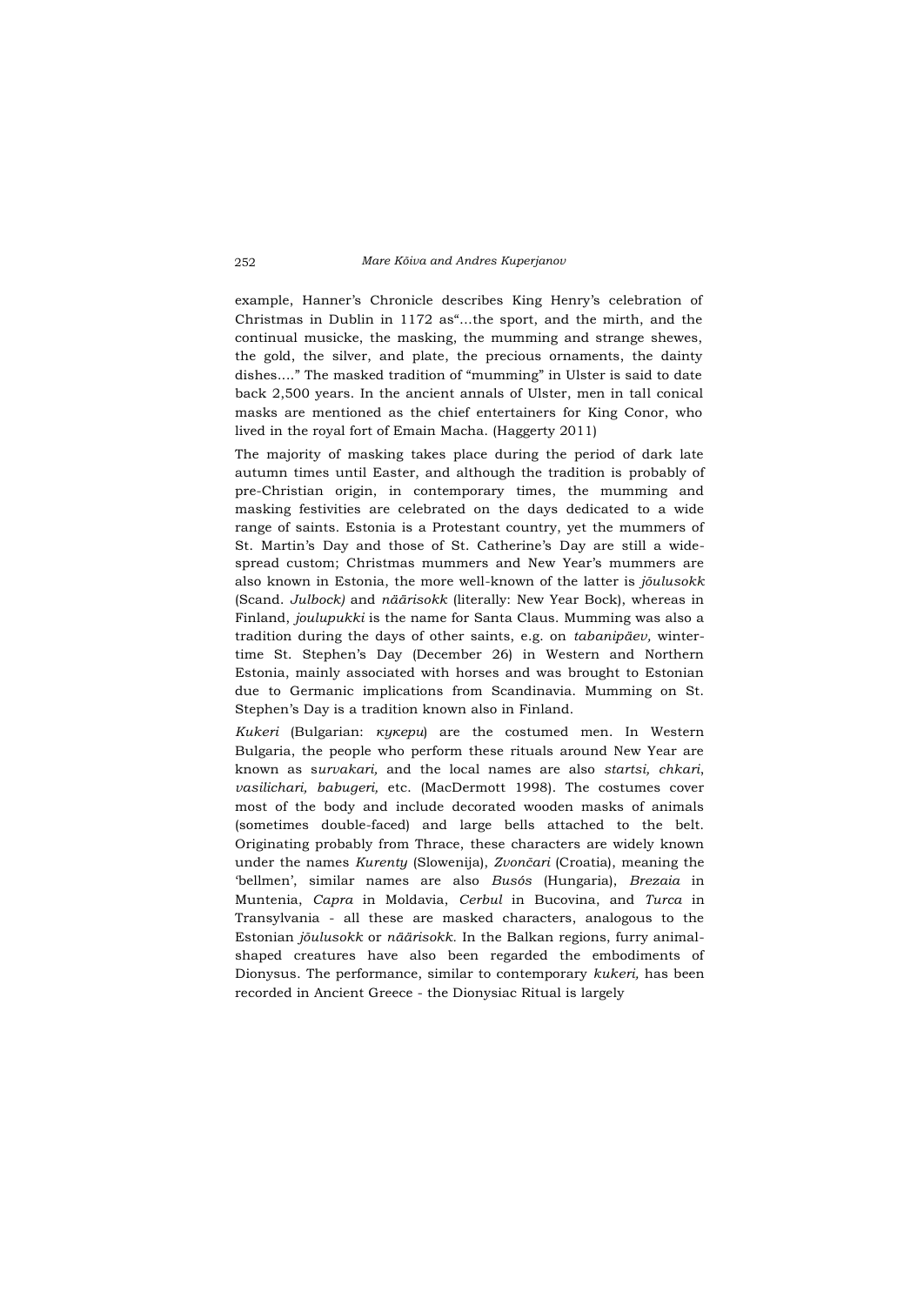*Survakari, Kukeri and Others* 253



*Fig. 2. Common* kukeri - *animal skins, bells and horned masks.*

the groundsel of the entire carnival culture. The masking festival with similar characters as the *kukeri,* taking place at the same time as the *Surva,* can be seen in Socho, among the Greeks of Thessaloniki.

Masking involves multi-layered scripts and characters, whereas the latter in more modern scripts are fighters (e.g. in British versions the saint and Turkish king), family, persons clothed in the attire of the opposite sex (men dressed as women and *vice versa),* (witch)doctors, priests, generals or other high-ranking military officers, who all perform shorter episodes in the form of short dialogues and action (pantomimes). The older layer, on the other hand, is represented by animal masks, such as the bear which moves together with its tamer, the stork, diverse hairy and horned characters (cf. the composition of the Irish group of Easter mummers, e.g. Pace Egg Plays (Cass 2004)). The characters and scripts of these performances and masking events tend to be similar to the Estonian tradition of St. Martin's Day's and St. Catherine's Day's mummers who give brief performances in front of the host family, although in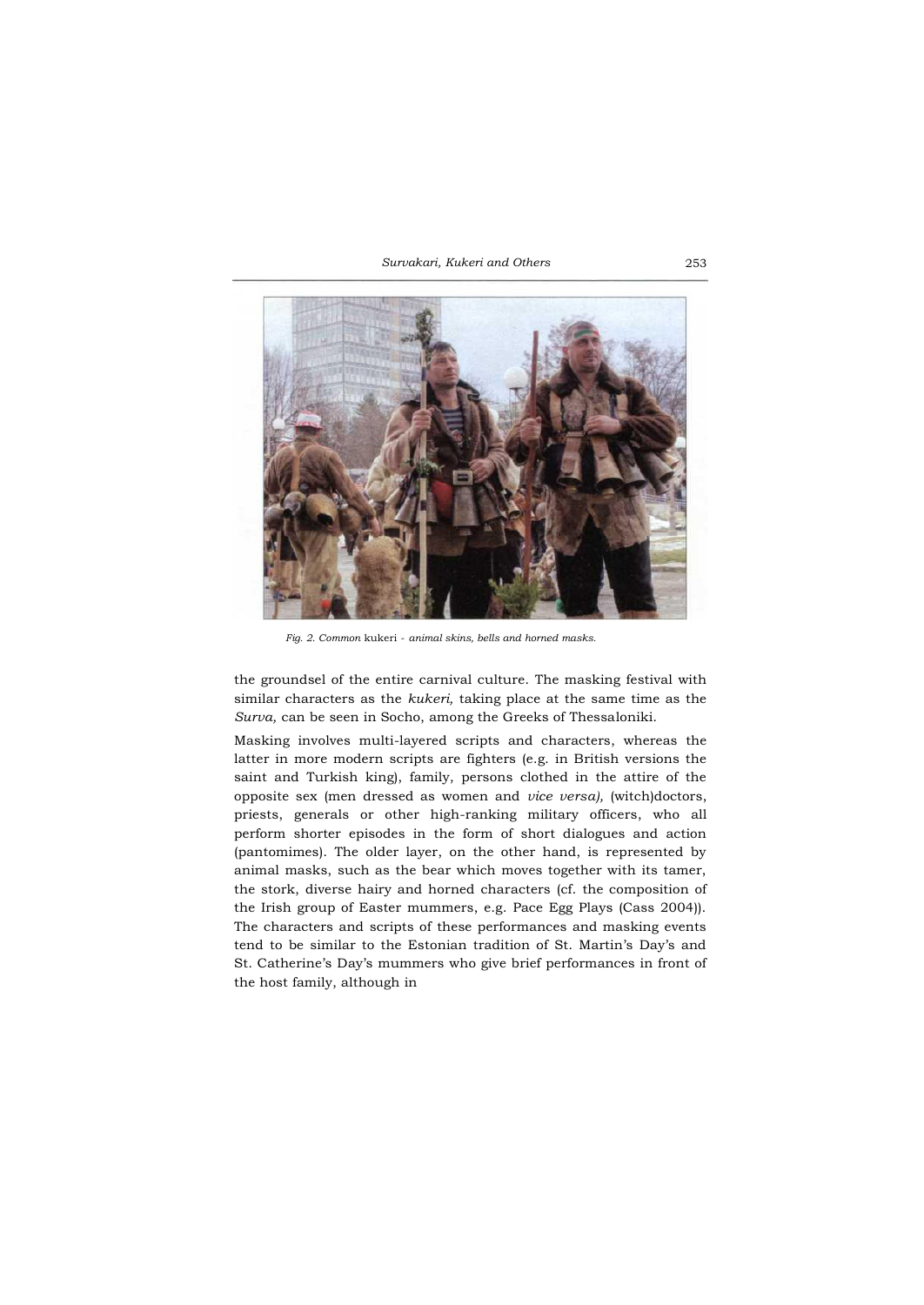

*Fig. 3. The older layer of animal masks - a bear, a stork, and oxen*

Estonia, the preferred option has been to perform as a travelling family, accompanied by different animals and birds.

MacDermott (1998) divides the main Bulgarian characters into two types of performers. The first ones are dressed as certain characters the old man, old woman, a bride; and additionally a bear and beardriver, camel and Arab, military man or policeman, doctor, priest and so on. The old man is the leader wearing tattered clothes and a shaggy hat, and carries a wooden phallus, painted red and wrapped in fur. The second group is animalistic, men wrapped in skin, carrying wooden staffs and different sizes of cowbells.

Village groups visit all the houses in the village during the period of *Mrsni Dni* — 'Dirty Days', that is, between Orthodox Christmas and Epiphany, and this might take several days. The most usual time for their activities is the Orthodox New Year (January 14). The group of *survakari* starts their procession from the leader's home, who usually takes the part of the "old man". The procession is noisy, with shouts, bellowing, miaowing, and rhythmically clanking bells. Most households prepare gifts and alms for them believing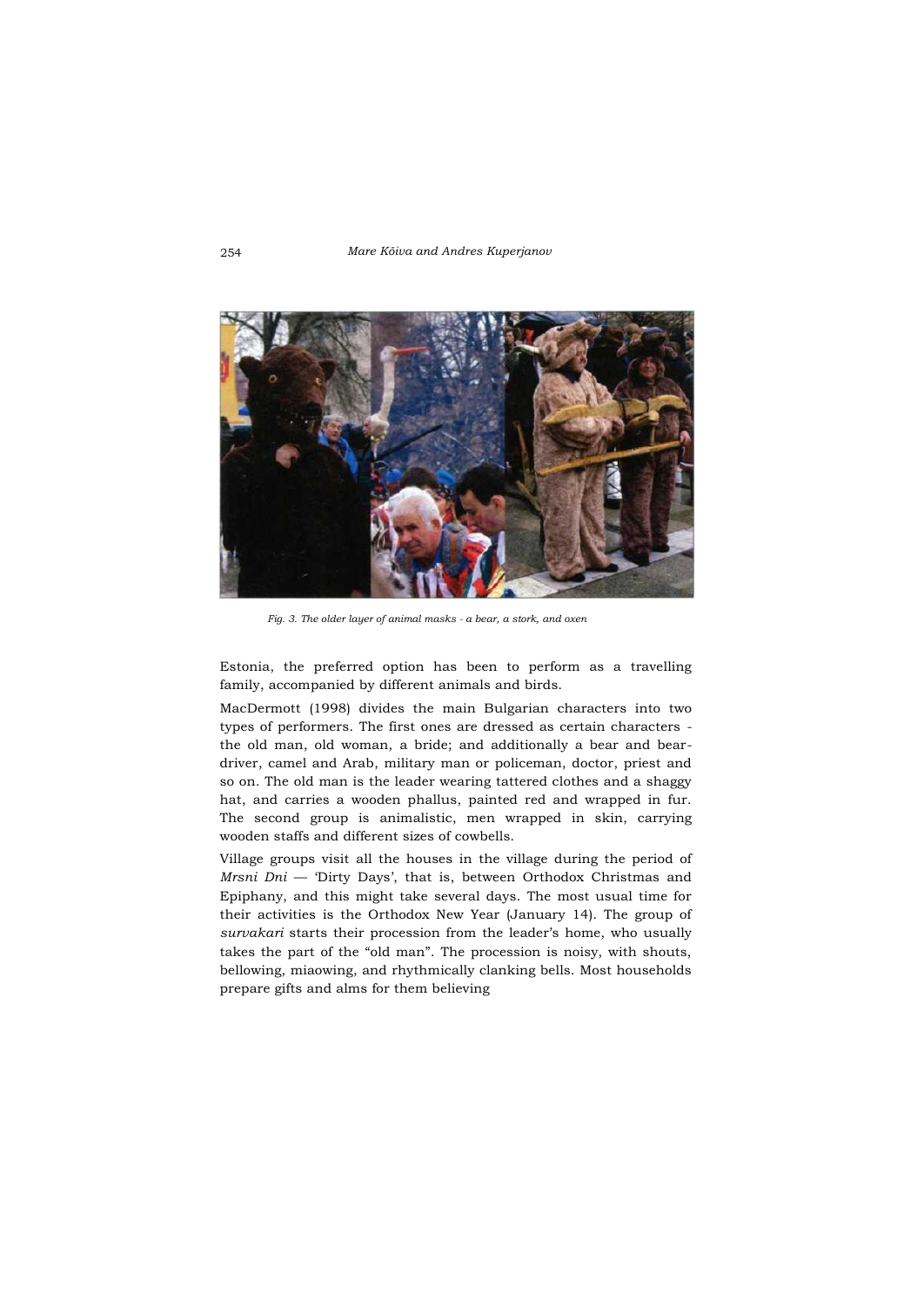that they would prevent the devil walking around during the period of the "Dirty Days", and that they can bring luck for the household. Indeed, it is interesting to note that only a few of them entered the house, most of the action is outside dancing, joking and performing role-playing.

### **Pernik as a festival town**

Carnivals and festivals were a significant part of the cultural picture during the medieval and Early Modern times; during the 19th century and at the beginning of the 20th century, rustic calendar customs formed the basis for the festival and were adapted in the town culture (see also Tsankova 1995). There is a need, in a modernising society, for rites and communities to amalgamate the village or town as a whole; after World War II, the masking tradition provided an opportunity to unite the groups of (young) men into collectives and also gave them a platform for a public performance. The masking tradition in the Balkans, and near vicinity, mainly means the whole body mask, i.e. special footwear, a costume covering the legs and body, and also a large mask to cover the head, a belt to secure the bells and metal waist-bells, the size of which differs from an ordinary cowbell to a smaller churchbell.

The making of the masks needs specialists (cf. Fikfak 2003 about Slovenia), the storing of masks and bells pre-necessitates space and relevant conditions, and the same goes for the training in order to achieve the proper rhythm of bell-tolling. Thus, there is a need for an entire support system and constant maintenance as it is not possible to simply go into a shop and immediately expect to be able to go and perform on the streets or join the group. The complexity of the masks and costumes, in particular, actually sustains the development of permanent groupings. Naturally, there have to be younger men living in the village. Masking is also a performance opportunity for famous Bulgarian village musicians and their orchestras; and as the festival has become more liberalised, even the local amateur ensembles and dance groups are utilised.

Several villages and towns in Bulgaria have gradually become festival centres: the largest and oldest of the kind is Pernik, with a long and renowned history, an industrial city in western Bulgaria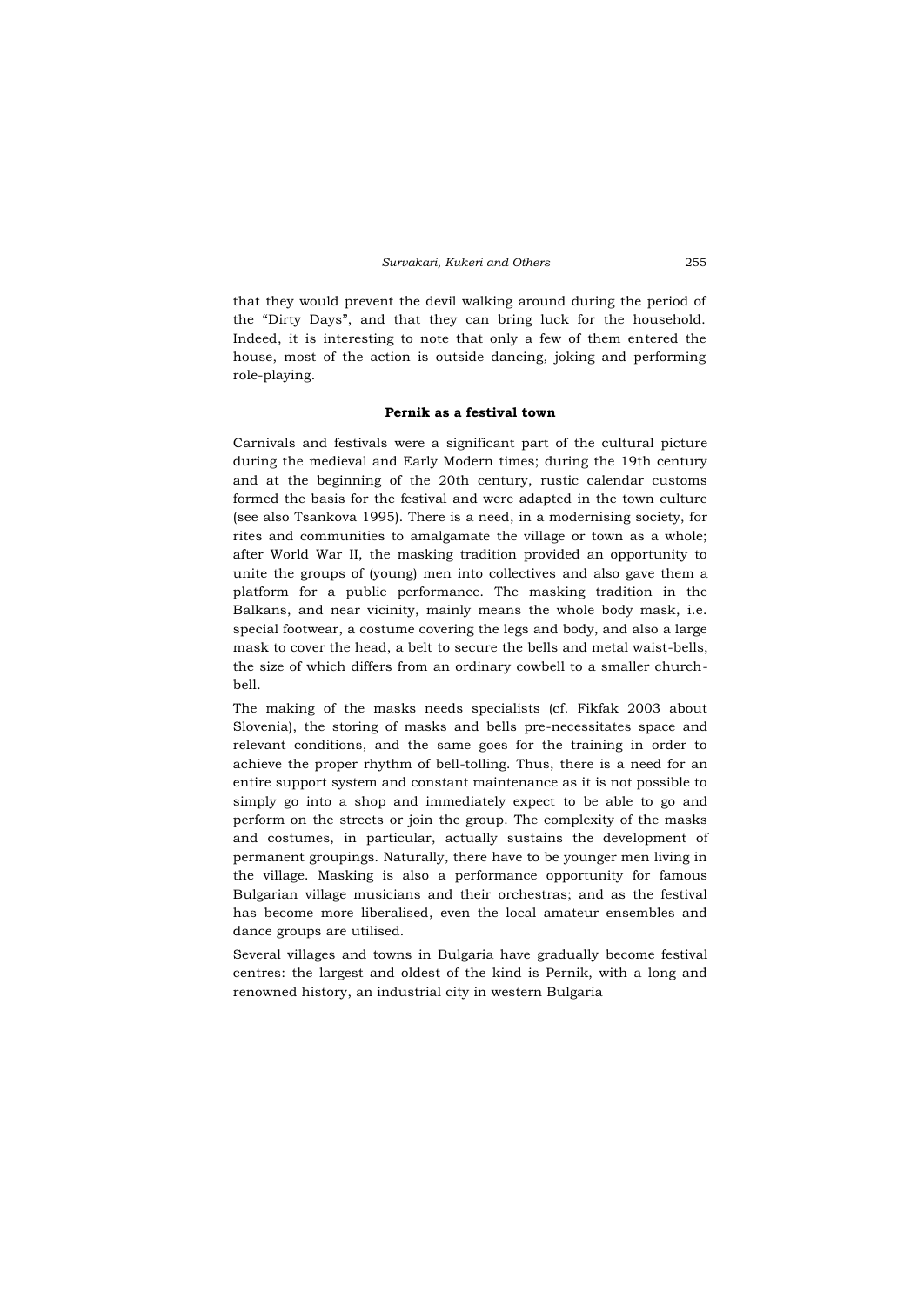(around 40 km south-west of Sofia) with a population of 91,883 as of 2006. Pernik is situated on both banks of the Struma River in the Pernik Valley between the Viskyar, Vitosha and Golo Bardo mountains. Originally the site of a Thracian fortress founded in the 4th century BC, and later a Roman settlement, Pernik became part of the Bulgarian Empire in the early 9th century as an important strong point. The name Pernik is thought to have originated from that of Slavic god Perun with the Slavic place-name suffix *-nik* (or *-ik)* added, and was first mentioned in the 9th century. The medieval Pernik was the most important Bulgarian stronghold during the Bulgarian wars against the Byzantine Empire in the 11th century, when it was governed by the local nobleman, Krakra of Pernik.

| Date | Name                                                                                                                                                    | <b>Description Participants</b>                          |                               |
|------|---------------------------------------------------------------------------------------------------------------------------------------------------------|----------------------------------------------------------|-------------------------------|
|      | 16.01.1966 Winter Carnival                                                                                                                              | only groups from<br>the region of<br>Pernik take part    | 800                           |
|      | 15.01.1967 Second National Festival of<br>the Kukeri and Survakari and the<br>Spring Song and Dance Related<br>to these Ancient Customs -<br>Pernik '67 | groups from<br>various parts of<br>the country<br>attend | 1,300<br>Over<br>participants |
|      | 19.01.1969 Third National Festival of the<br>Kukeri and Survakari and the<br>Spring Song and Dance Related<br>to these Ancient Customs -<br>Pernik '69  | groups from<br>various parts of<br>the country           | 1,400<br>Over<br>participants |
|      | 17.01.1971 Fourth National Festival of<br>the Kukeri and Survakari and the<br>Spring Song and Dance Related<br>to these Ancient Customs -<br>Pernik '71 | groups from<br>various parts of<br>the country           | 1,300<br>Over<br>participants |

*Table 1. The first years of the festival.*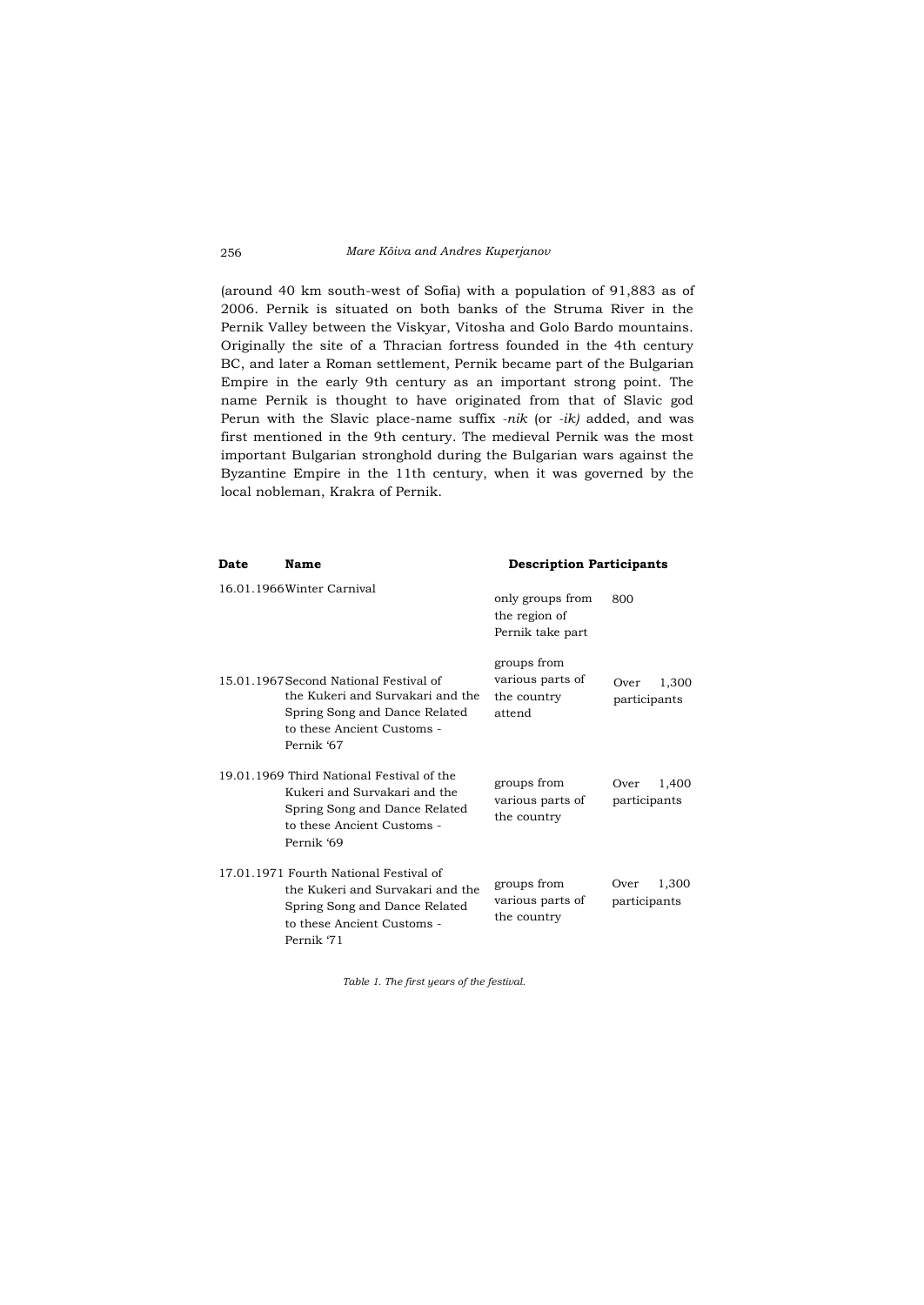From 1396 until 1878, the city was under Ottoman rule and after the liberation of Bulgaria Pernik was a small stockbreeding village, which in the 20th century developed rapidly as a centre for coal mining and heavy industry. It has been a town since 1929 and since 1958 became the regional centre.

The Surva International Festival of the Masquerade Games started on January 16, 1966 and it is the oldest festival of the masquerade games in Bulgaria. Surva festival is the most important cultural event in the industrial city.

As seen from the table above, the festival quickly evolved into a country-wide event, with an abundant and stable number of participants even during its initial stages. The number of those taking part in the festival gradually increased during the next years (see Fig. 4) and has already reached 6,000 in the 21st century. [\(http://www.surva.org/Istoria\\_Eng.html\)](http://www.surva.org/Istoria_Eng.html)

In 1985, the festival gained an international-event status as groups from other countries had been invited to perform (Bokova 1999). In 1995, the International Federation of Carnival Cities accepted the town of Pernik as its full member. In June, 2009 Pernik was proclaimed as the European capital of Surva's and Mummers. (http://www.surva.org/TheFestival\_Eng.html )



*Fig 4. The number of participants has so far been steadily increasing, whereas the noticeable plateau and even a downfall in the participation figures can be observed in the 1990s, during the transition period. During the 2000s, however, the official figures regarding the participants have nearly doubled.*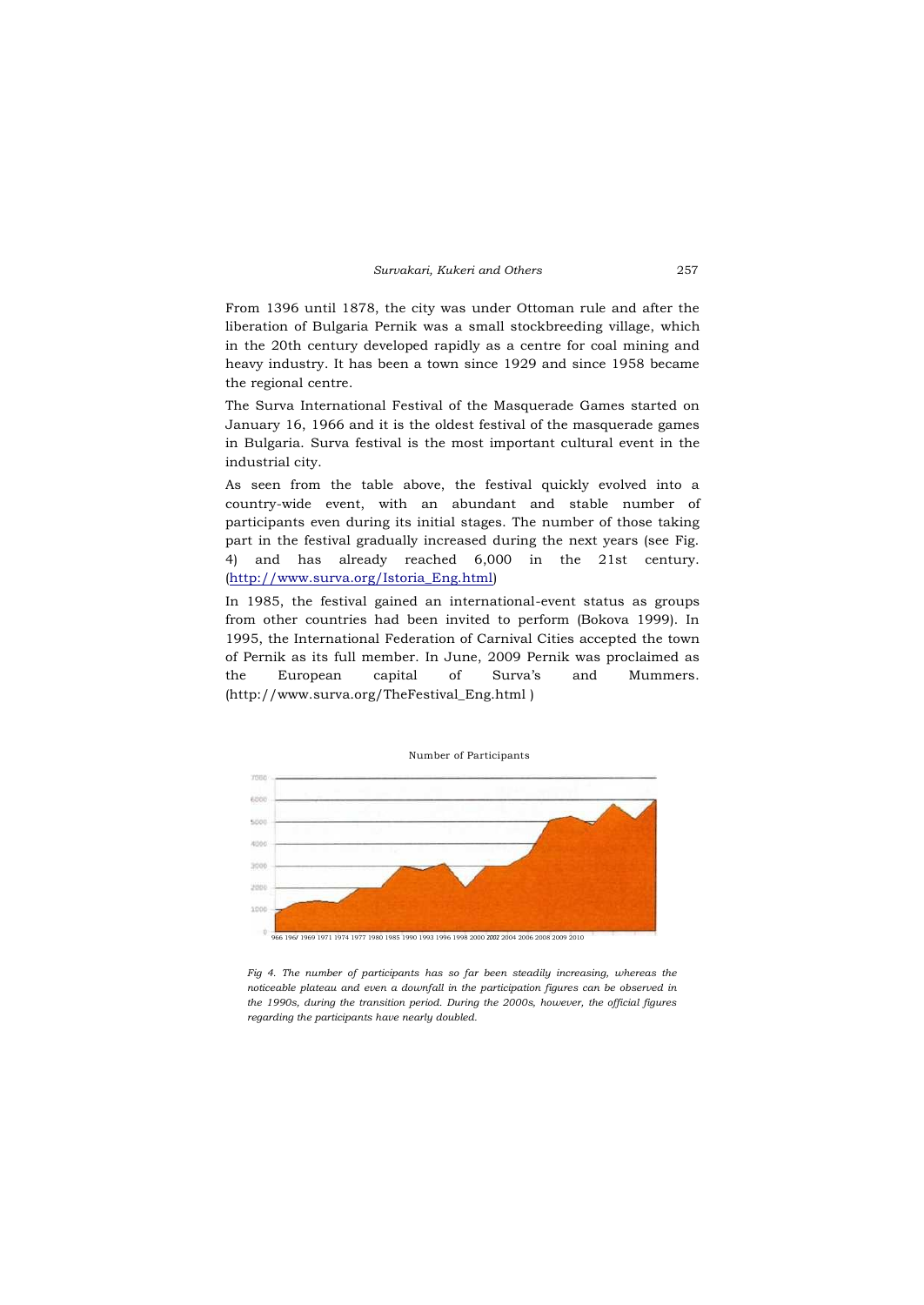On average, more than 6,000 people, or about 90 groups from every folklore region of Bulgaria, as well as companies from Europe, Asia, and Africa took part in the contest in 2010.

The festival is actually a major integral cultural-economic event. With an aim to guarantee the continuity of the tradition, a conference is organised in the cultural palace during the festival, which in 2010 was titled "Masquerade - Bulgarian Festival and Carnivals", and also a workshop in the youth centre where the best mask-makers instructed the participants on how to make traditional masks. The award-winners and veterans of the festival had an opportunity to perform in the recording studio, and a "Night of Friendship" commenced in the cultural palace at 7 pm. All the museums, galleries and the medieval Krakra Castle in Pernik were open all night during the festival night, free of charge although the latter is open to the public without any fee all the time.

A number of publications have been issued as an outcome of seminars and conferences (Bokova 1995; Kraev & Bokova 1999; Bulgarian Folklore 2000, etc.) - this folklore phenomenon is one of the most thoroughly studied area in Bulgaria, yet the masking phenomenon is understandingly been dealt with in the wider folkloric (MacDermont 1998) and socio-political (Creed 2010) context.

# **Festival characters and costumes**

In 2010, we had an opportunity to observe more closely a number of specific characters and the behaviour of groups in front of the audience. The participants cover the costs of the mask and the costume themselves thus everyone would calculate as to how much could they spend on masking. The MacDermott distribution of village maskers also tends to be valid in towns, however, with some additional masculine groups exclusively wearing animalistic masks.

The costumes and masks were very varied. In most of cases the *survakari* were clothed from head to foot in shaggy coats and sheepskins, they had naturalistic masks incorporating the heads and horns of actual animals. Another popular way of masking was being clothed from head to foot in costumes made from red, or red and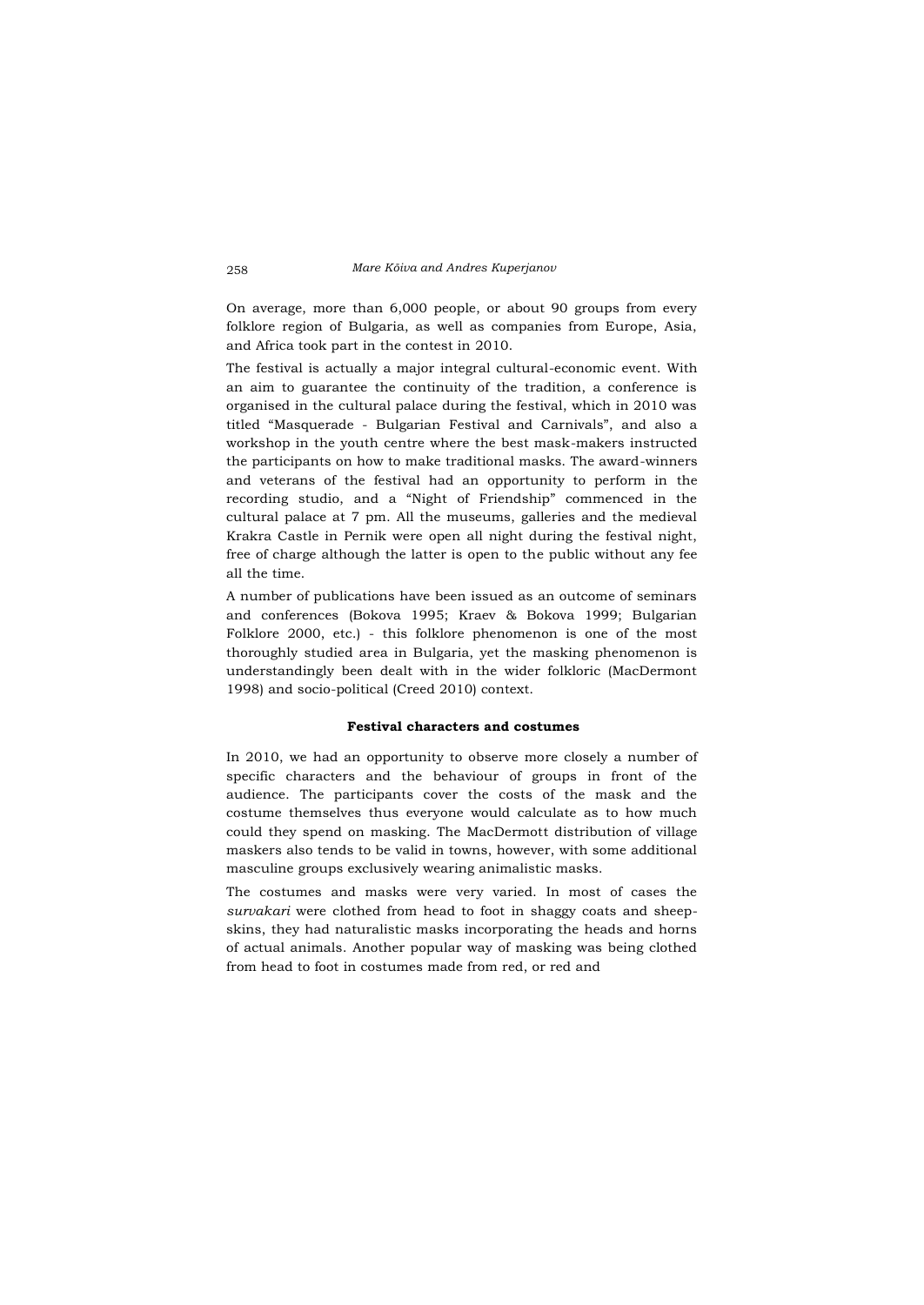white or green, or green and white and red cotton ribbons. Some of them had real rainbow coloured costumes. These masks and costumes are rather stereotypical without any specific features. In other popular styles the masks consist of tall cones of fur, or are made of more fantastic forms. Quite typical are the *survakari* with enormous headdresses, often taller than the men wearing them, the total height may be even close to 3 metres, and consisting of square, elliptical or pyramid frames covered with furs or feathers.

Allegedly, these constructions tend to grow in height every year. N. Sivkov drew our attention to a newspaper article discussing



*Fig. 5. The tall masks of Pernik area.*

the fact that due to festival masks, there are not enough chicken and hen feathers in the Pernik area...

Naturally, in addition to the characters with bells, many groups had with them specific personae, as customary in villages; however, in the town, the more frequent characters were military, a bridal couple, priest and doctor. On some occasions, the characters depicted the professions and personae which are easily imitated, such as the devil, some ruler, cobbler, tailor, witch, a mother or a woman with a baby, etc.

A lot of performers came up with small sketches while waiting for their turn, or before performing to the panel of judges, and even during their performance (see also Kraev 1999). For example, a military man, who threw himself on the road and aimed his gun as if shooting at the crowd, caused a major sensation and some fun. On frequent occasions the soldiers, generals and policemen also had a whistle with them, in addition to a sword or a gun, to guide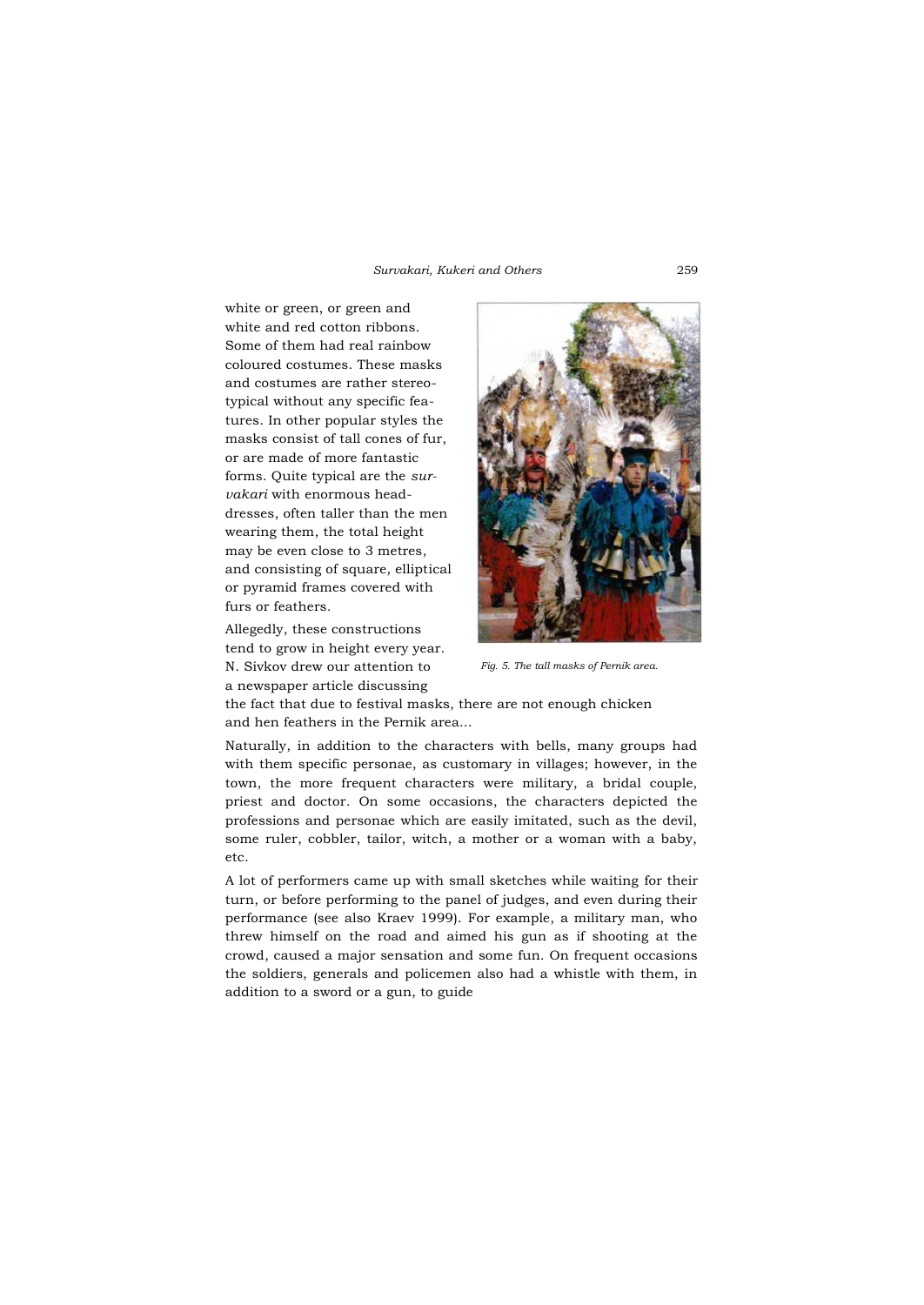the movement of the group or as a musical instrument to play melodies.

Trankova, in her guide to Jewish Bulgaria, vividly describes the action of the masked performers: The *kuker's* entourage includes the Orthodox "priest" and the Muslim "dervish", who wed everybody they can lay their hands on throughout the day. The Turkish *cadi* (judge) passes judgements and the *hrachars* (Turkish tax collectors) pursue their imaginary debtors, who get let off only if they buy them a drink in the pub. Meanwhile the "gypsies" walk around carrying their "babies" made of rags, "read palms" and try to "steal" anything they can; the "bear-ward" makes his "bear" dance; and the "Arab", a word used in the past to denote anybody with dark skin, "scares off" the children. Enough about the notorious Bulgarian tolerance towards otherness. (Trankova 2007)

The examples of interesting individual characters at the festival included, e.g., the black-faced figures from the older tradition of masquerading, whereas one of them was a tall man wearing a colourful costume, with their cheeks covered with dark spots or painted faces. On a number of occasions, the group of men were also accompanied by a bridal couple, where the bride was usually a young man in women's clothes and wearing a wig; there were also couples or individual young men moving around in the crowd, dressed provocatively as women, some of them depicting females with depraved behaviour. Such dressing in the garments of the opposite sex is also one of the older customs, enabling the male group to play female characters (this was also the situation historically in the theatre) and, at the same time, creating a slightly comical conflict situation.

More often than not, such a group would also involve a priest who would bless the bridal couple and the spectators; a person in a physician's outfit (who healed the wounded and the dead, etc.), as the masked men sometimes walked around with the so-called casualties on stretchers. As an innovation in the festival culture, these groups may now also comprise folk dance ensembles, and masked women and children. There were also young women who performed as nurses, fullbreasted Arabs with face coverings and other female characters. Some of the women had dressed as male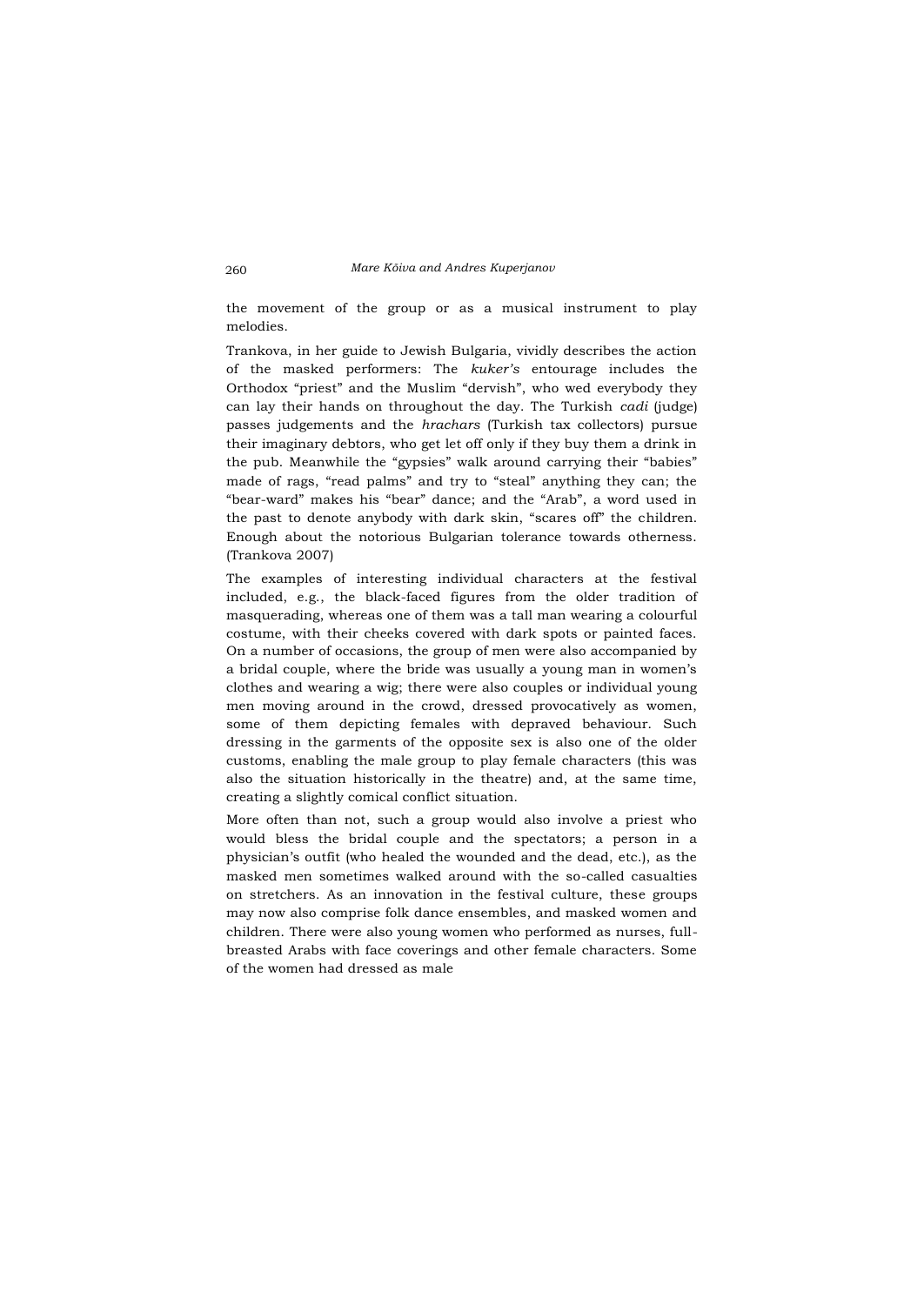figures, and some wore the *survakari* costume and bells (e.g. a group from Jelov Dol).

Popular characters were also Death with a sword, different devils and little imps (the latter were also popular figures among the spectators). Likewise, the share of era-appropriate fantasy-figures was conspicuous — vampires, Dracula's mermaids and also different creatures and pseudo-animals, the most sumptuous of which were, e.g., the crocodile-like creatures with ten heads. Indeed, there were also realistic animal masks, different types of hairy horses, creatures with donkey's heads, and also classical ways of masquerading, whereby two men, hidden under a large cover, would perform as a horse, or a man would perform as a horse and a rider. Undoubtedly, the most popular animals were the bear and bear-tamer: the bears would turn somersaults and, if possible rush into the crowd of spectators, held back by the beartamer, whose task was to whip the frolicsome animal as a punishment. The gipsy and the fortuneteller were and are typical masquerade characters, yet the girls of the Radomir gipsy group played as they appeared.



*Fig. 6. The Radomir gipsy girls waiting for their performance.*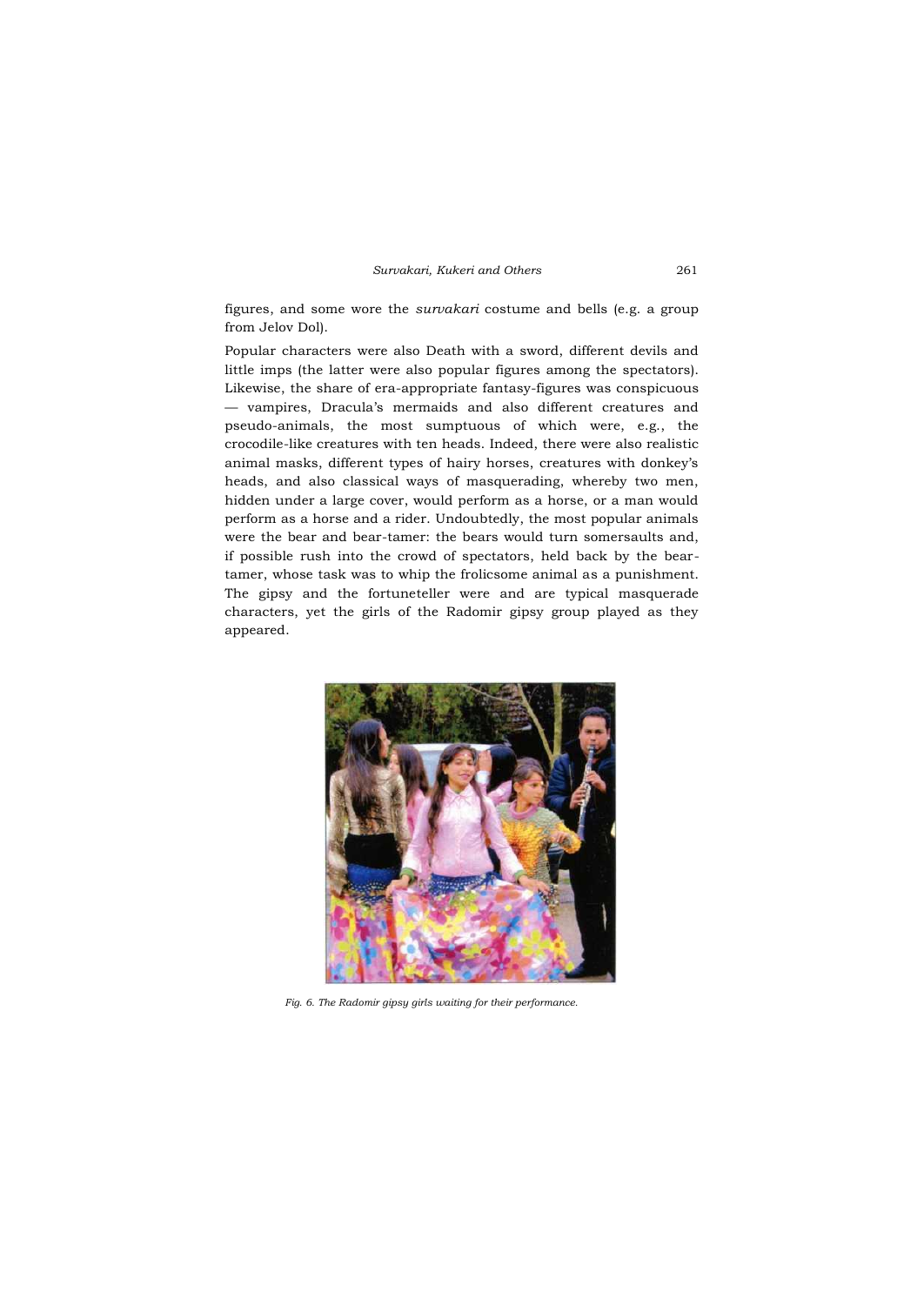#### **Gender and age**

A number of initially purely male or female traditions became more liberal during the 20th century, amalgamating into a joint event. The same tendency is also intrinsic of the Pernik masquerading festival, being one of the reasons for its success. As the first sign of liberalisation, and due to the competition requirements, the groups have been joined in by dancers and singers, i.e. abundant young women. This, however, is not the only sign of liberalisation — there are also women participating in male groups, wearing similar hairy costumes, or full costumes made of ribbons, and waist bells. Still, there are also separate groups of women, where men are in the minority, and it is also customary that young women move around in groups or in pairs, masked as animal figures, holders of certain professions, and also as attractive and sexy female characters.

Dressing up as the opposite sex is one of the older elements of the ritual and drama, providing simultaneously a better opportunity to parody the opposite sex and introduce the elements of humour. In this regard, we are convinced that all kinds of homo-erotic



*Fig.* 7. *Among the masked characters we can see men dressed as women, devils and* kukeri *families.*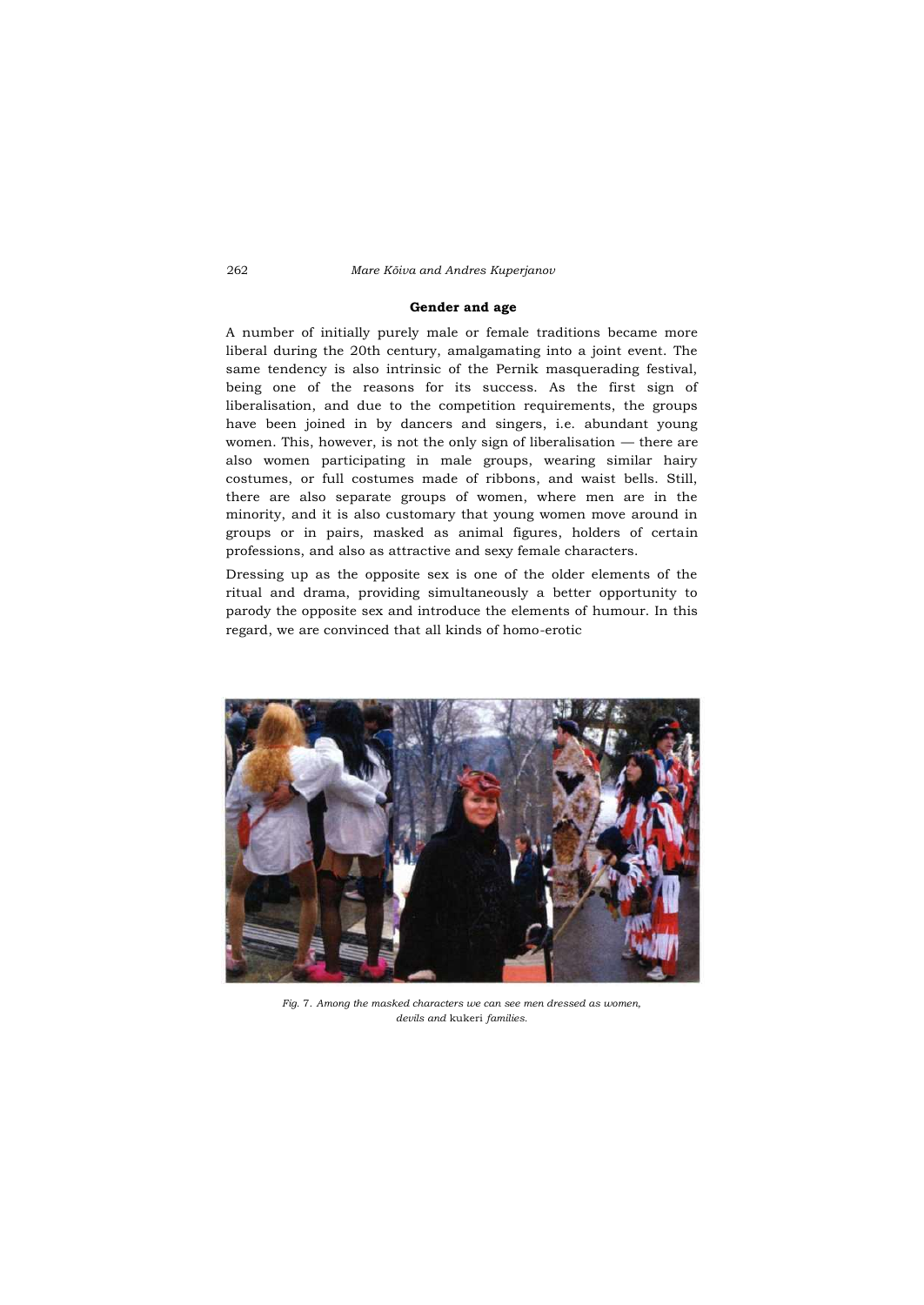interpretations, to perform as the opposite sex, are naive and archaic. Greater liberalisation has also resulted in the participation of youth groups and children, for example, there were 10-year-old and slightly older boys taking part in the masking group, dressed in animal skin masks and decorated with cow-bells as adults. Similarly, many fathers had their sons with them - the boys, in masks and with bells, moved together with the adult group, keeping close to their fathers. In today's cultural space, the masking tradition has no age- wise limitations, i.e. that the one-time feast of unmarried young men has become an event uniting different generations and one region. For instance, the youngest registered participant at the Simitli festival was one year old, and the most advanced in years was 85 (BGNES 2011). Good physical form and stamina are the limiting factors as the winter-time masking festival involves long processions, competitive performances and the free stage, and the heavy masks and costumes need to be worn for a long time.

# **Festival from inside and outside**

When reading the overview of the Pennsylvanian Mummers' Museum and the mummers' parade, it was remarkable that the budget of the event was one million dollars, allocated to security expenses and the reward fund of 350,000 (Mummers 2011).

At the Pernik festival, however, security guards and policemen did not stand out, although the law enforcement was indeed present, stopping the curious spectators from filling the streets and thus hindering the route of the procession.

Yet the commercial side was much more conspicuous - in addition to 6,000 mummers, the festival in Pernik attracts thousands of people from outside the town, creating a significant burden for the infrastructure, and at the same time also a source of revenue. The festival had indeed enlivened trade in the town, although the more precise economic data was not at our disposal.

Cafes, other eating places and also shops were open, with numerous temporary barbecue sites, snack and beer counters. In addition, there were sales places for sweets, toys, balloons and souvenirs, some of them selling smaller or bigger statuettes of the *kukeri,* and cowbells.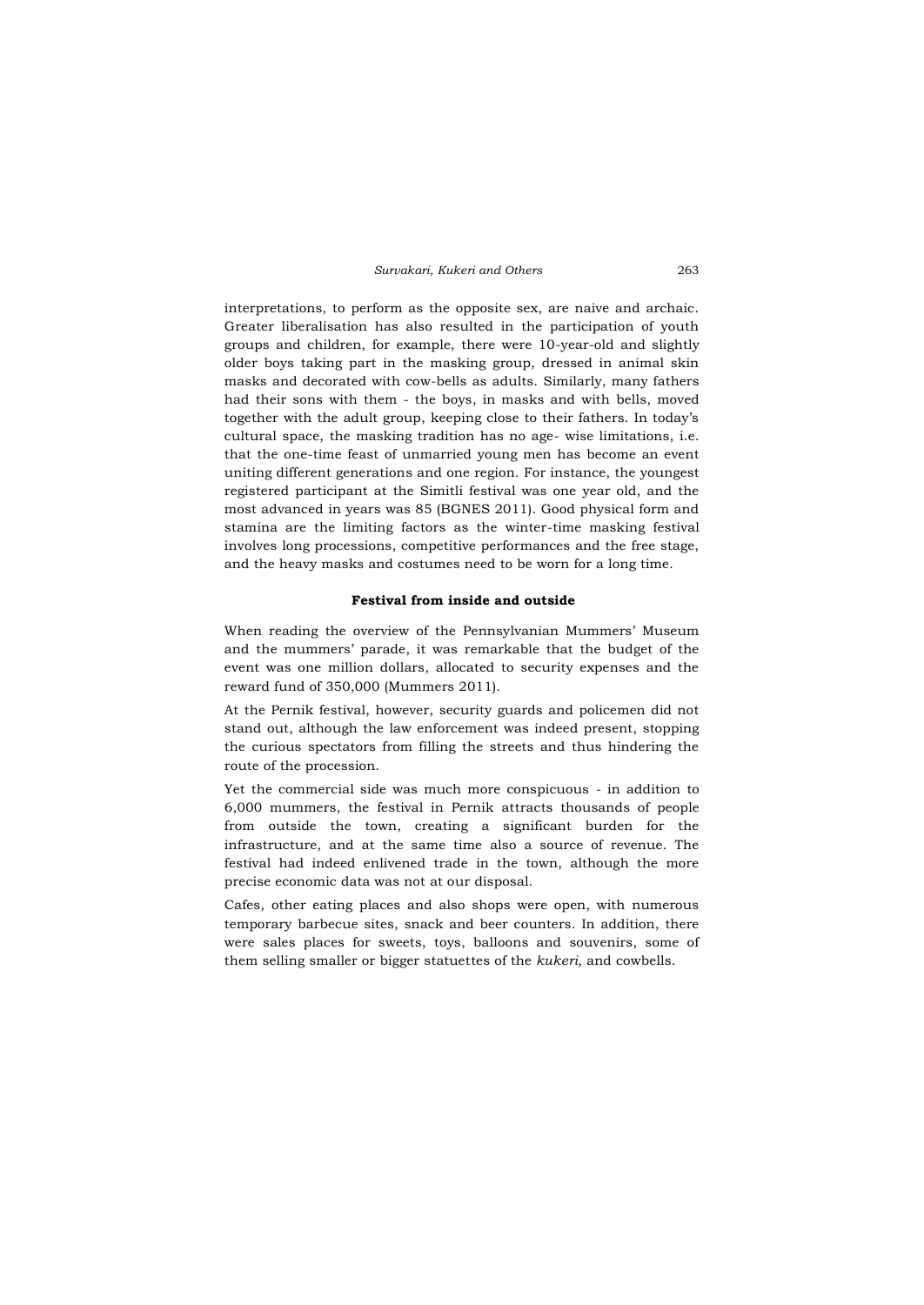264 *Mare Kõiva and Andres Kuperjanov*



*Fig. 8. The festival had plenty of drinking and eating places.*

It was also possible to purchase a cheap colourful wig, an elementary mask or a larger Halloween mask (the dead, devils, witches), hair extensions and braids, horns, colours for facial paintings, appropriate clothes and other items to meet the masking and mumming needs of the spectators and children — all these sales points created an additional aspect to the entire masquerade and the parade.

The events are no longer taking place only on the streets, or in exceptional cases in the buildings where only the masked persons can enter. The borderline between the participants in the parade and the spectators is merging and becoming ambiguous. Those mummers who return from the procession would anyway walk towards the free stage, to their own space. Indeed, it is relatively customary that the spectators would not only take photos of the mummers but it is also prestigious to have oneself or one's family photographed with a pleasant mask-wearer - all this makes the movement of groups more chaotic and random. People entertain themselves by throwing snowballs and walking among the spectators. Moreover, even the onlookers, both adults and children, have used some masking elements (colourful wigs, painted faces) or wear more simple masks and playfully enjoy themselves. The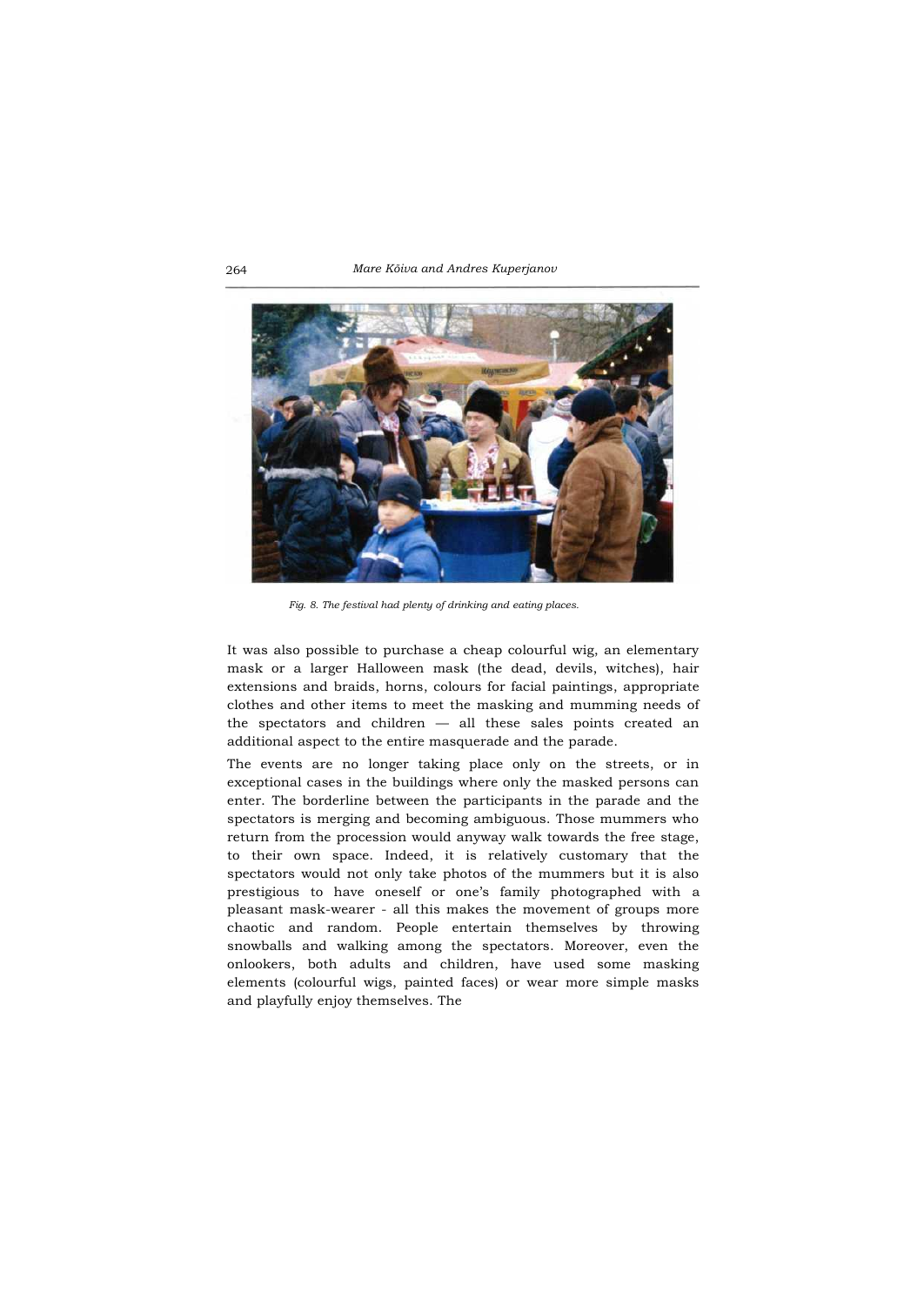photographers are also a joyful sight as they dash about and sometimes take amusing poses. Thus, similarly to the more liberal masquerade tradition, the spectators have also tried to blend into the festival atmosphere and often use less complex masking devices, participating, indirectly, as the festival performers. The onlookers have a significant role in the imperceptible shaping of the festival atmosphere.

# **Festival route**

While waiting for their performing time, the participants stood in groups, within a long formation permeating through half of the town. As the waiting time was extremely long, the participants constantly communicated with the spectators, knowing some of them, and presented small show-sketches from time to time. During such forced stops, the musicians, who had come together with the groups, played their instruments. As mentioned above, these were typical village orchestras: drums, trombones, sometimes accordions, and there were also flamboyant bagpipers and bagpipe ensembles, intrinsic of the region. Music was performed and instruments were played in



*Fig. 9. Almost every group had a musician.*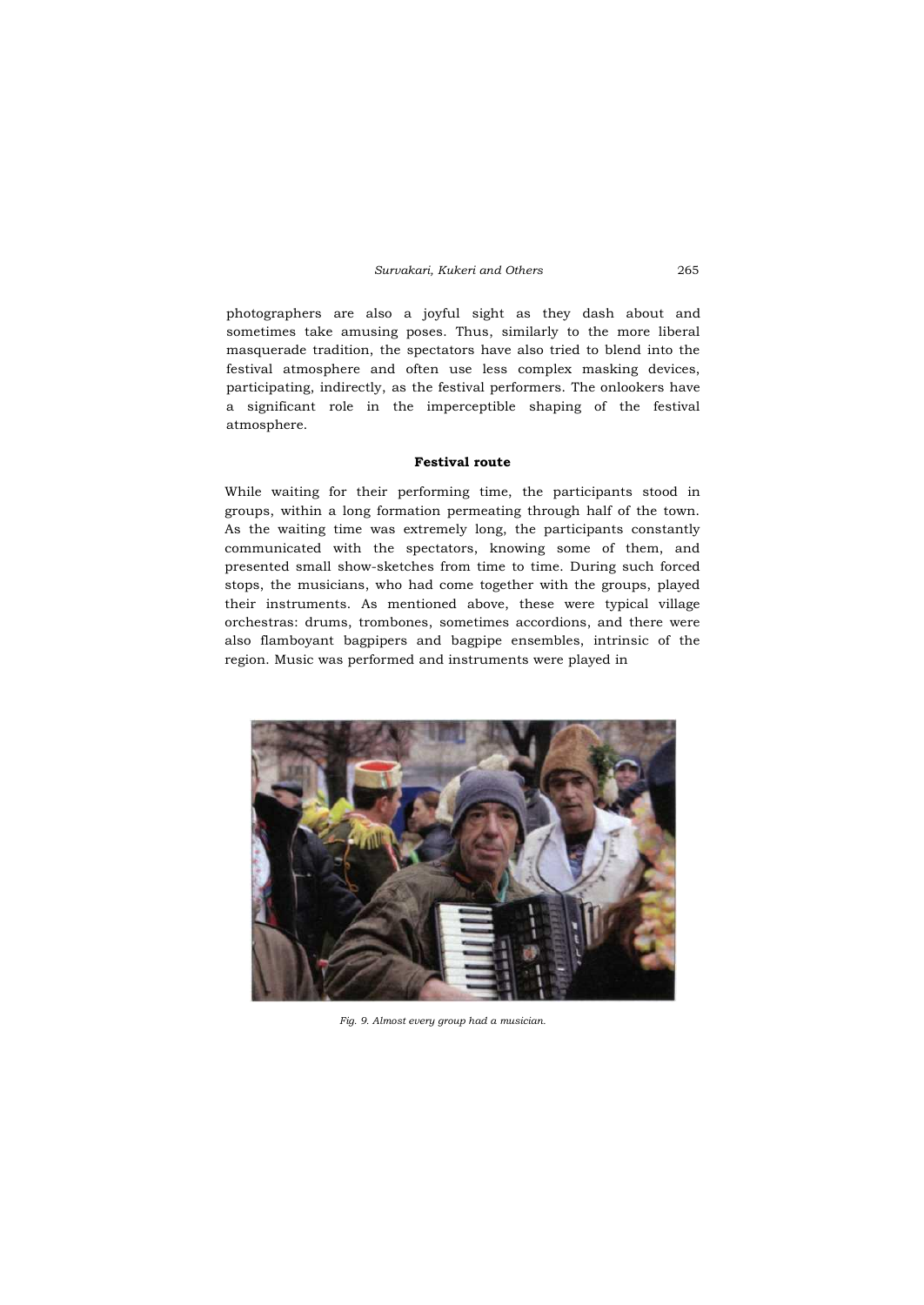stopping places, while waiting, and also to accompany the performances.

As there are thousands of spectators, the performances were also shown on a large screen. The programmes, put together according to tradition, mostly comprised all classical elements of masking performances. The performance, in front of the jury, took about ten minutes: for this purpose, the mummers had prepared brief firmly structured sketches, whereas the significant role was to be assumed by the folk dance and singing ensembles who had joined the group: these female and mixed ensembles danced folk dances in circles, and the entire undertaking was constantly accompanied with rhythmical bellchiming, prepared in advance. The performance was assessed by an international panel of specialist judges, giving consideration to the artistic value and folksiness of the masks and the performance; the jury members also comprised an artist and an ethnologist. Even the audience would express their opinion, supporting the groups by sending SMS messages. After the performance, the groups would slowly mingle in the crowd, presenting spontaneous fragments of the show from time to time.

# **Masquerade tradition in Bulgaria and elsewhere**

As the masquerade tradition in Bulgaria is still alive, it is subject to constant change. It takes on new symbols and images and the once strict requirements towards the age and sex of the participants tend to become relaxed. Since the days of the Bulgarian Cultural Revival characters from the neo-folklore culture have started to appear in the rituals. Significant political and economic changes and social issues still produce parodies of representatives of different social classes. Nowadays the minimum requirement for participation is having the willingness to take part, therefore it is not uncommon to see toddlers walking side by side with 70-year-old carnival veterans, women and young girls who feel part of the tradition put on masks and costumes and go out with the rest of the crowd. The masquerade games of today have a dual nature. On the one hand, in accordance with tradition, they are still performed on the traditional day and in the traditional location every year, but on the other, they have taken on an element of show and competition and are now adapted for the stage and for the audience attending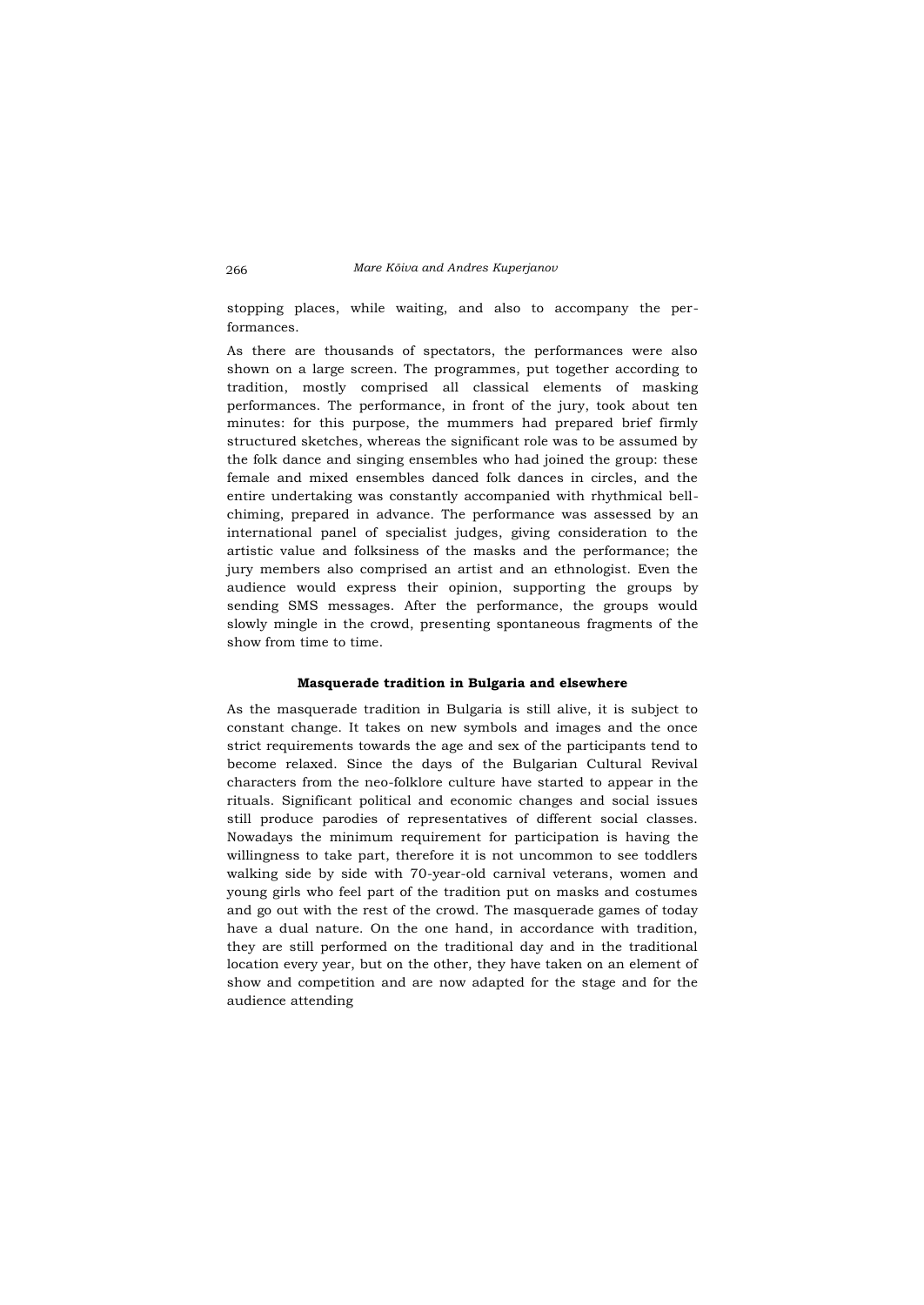the ever increasing number of carnivals and festivals in Bulgaria and abroad.

Masquerade festivals are quite widespread in the Balkan region today, there are about a dozen festivals of the kind merely in Bulgaria, e.g.:

*• The small south-western town of Simitli hosts a more than 2000 kukeri during the festival. They attracted some 10 000 spectators - more than the actual population of the town. (BGNES 2011)*

*• Over 500* kukeri *from all across the country participated in the carnival called "Pesponedelnik"in Shiroka Luka village in the Rhodope Mountains. (BGNES 2009)*

Broad-based and rapidly internationalising masquerade festivals also emerged elsewhere, approximately at the same time as the festivity in Pernik. Similar rituals can also be found in Romania, Serbia, Italy, Greece and Spain. Some of the most interesting festivals in this context are the following:

1. The village Vevcani Carnival on the 13th and 14th of January every year is dedicated to Saint Basil the Great. The participants of the Carnival are known as *Vasiličari.* In 1993, the Carnival and the village of Vevcani officially became a part of the World Federation of Carnival Cities. This carnival has **most of humour** elements, in recent years a special "Carnival Passport" has been issued. "The Vevcani Carnival carries with it tradition, as well as the irony and satire of current events, which, quite spontaneously, creates a perfectly distorted picture of the time and place in which we live," Elizabeta Kanceska-Milevska, Minister of Culture of the Republic of Macedonia, said at the formal opening of the carnival, (http:// www.thefreelibrary.com/Vevcani+Carnival--celebration+ of+authentic+and+everlasting+folk+humor.-a0199070800)

2. Kurenti Carnival in Ptuj, Slovenia is one of **the longest** festivals. The Carnival's official duration is eleven days, and it calls itself the unique name of *kurentovanje.* During this period *kurent* groups with carnival masks similar to Bulgarians consider this gathering their most prestigious annual event, [\(http://www.carnivalcities.com/](http://www.carnivalcities.com/) slovenia; Fikfak 2003)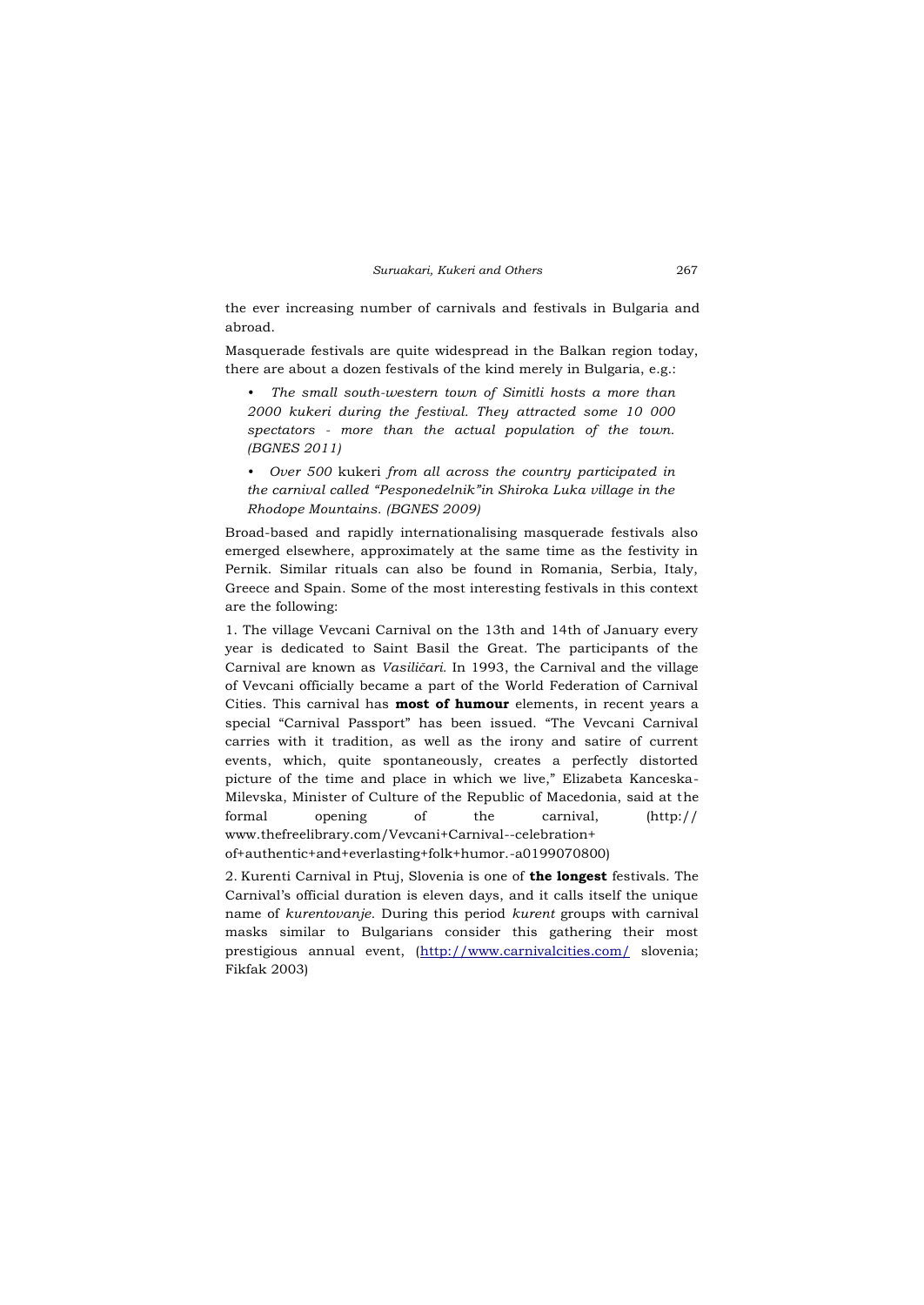3. The **biggest one** is the Rijeka International Carnival Parade in Croatia. It is Eastern Europe's most spectacular and largest with 9,0 participants and 150,000 spectators, [\(http://www.aforum.com/](http://www.aforum.com/) cgi-bin/forum?14@@.ee6b847)

4. One of the **most recently internationalised** masking festivals is the one on Crete, where the first foreign guests were the winners of the Pernik 2011 festival, with the group of mummers from Boyanovo village, Municipality of Elhovo, Yambol District. The group is a member of an international organisation for folk art, winner of gold medals from different carnival festivals in Bulgaria. It was awarded the first prize the Golden Mask - of the International Festival of Masquerade Games Surva 2011 held in Pernik. The mummers' group was selected on the recommendation of ethnologist Nikolay Sivkov whose daily life resonates with the pulse of celebration during his numerous travels around the country for assessing and meeting the tradition. (GRReporter 2011)

5. It is interesting to note that **plans have been made** in Estonia to introduce mummers in the public urban space: in connection with the fact that Tallinn is the cultural capital of Europe in 2011, the city is intending to organise a masking and mumming festival in its premises.

### **Conclusions**

Before World War II, Bulgaria was mostly an agrarian country, with agriculture and related activities engaging about 80 percent of the people living in rural areas, and people depended on agriculture for their livelihood. As a tradition uniting the village folk, and the men in particular, masking was an important symbol in the village, part of the Bulgarian identity. The significance of masking is also underlined by the long continuation of the tradition and its successful adaptation in urban settings. The fact that masking is a phenomenon uniting young men and collective identity has also been noted in the case of Slovenia (Volarič 2008).

An example of media blending is the Internet, but Pernik's case is an example of a direct blending culture. Generalisations can be made, on the basis of the Surva Festival in Pernik that the borders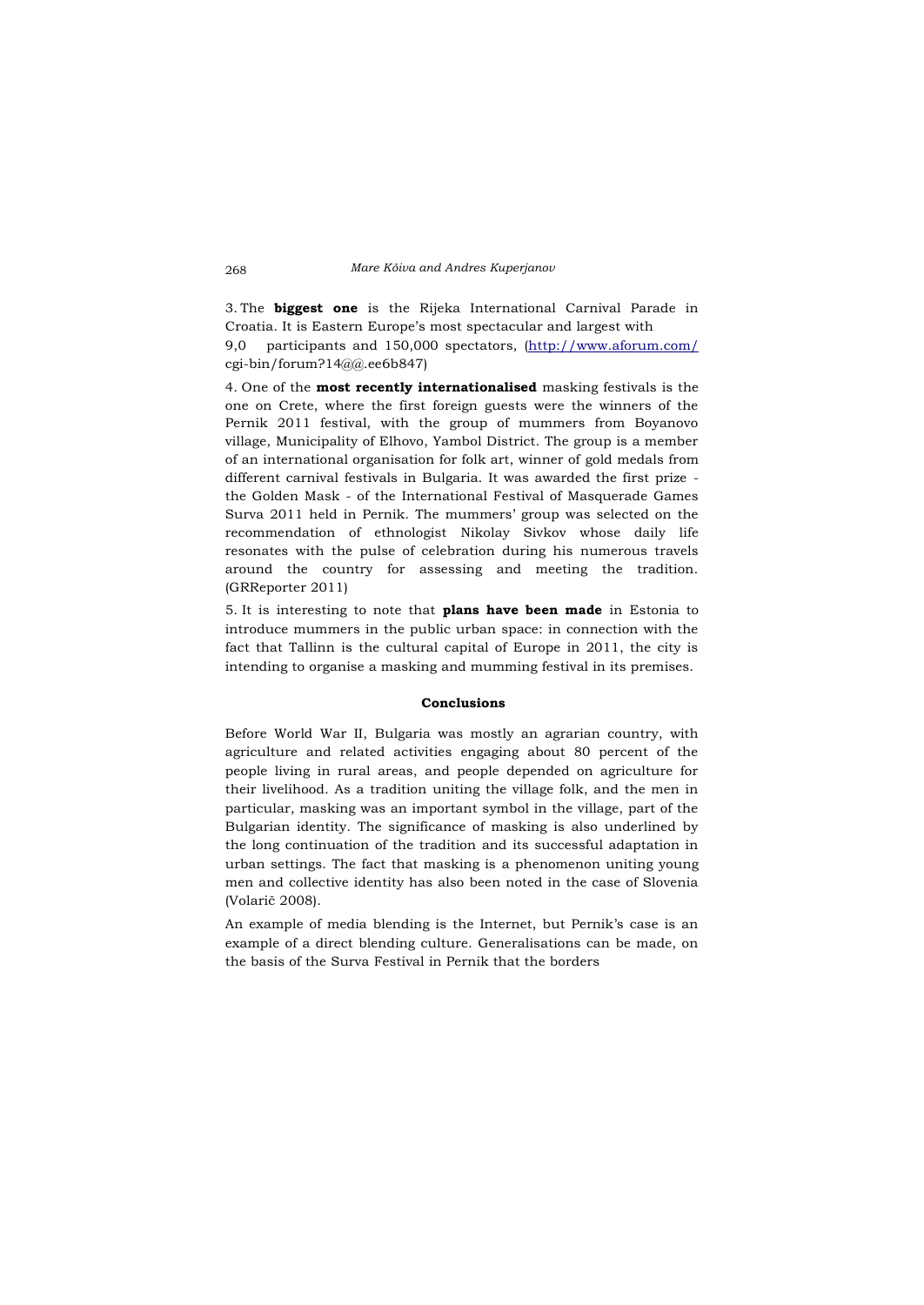between inner and outer are slightly disappearing. Some town people and bystanders mask themselves to different degrees: some just paint the face, buy coloured wigs or other accessories from the street, wear comic clothes imitating somebody - devil, witch, etc., they walk around (alone, in pairs, as small groups) in crowd of participants and unmasked people.

As previously the inner category of the festival was the participants and outer one the public (= actor *vs* watcher), then now we can see the new inner and outer opposition what is rather an opposition of the members of organised groups and informal maskers, or participants of the procession and spontaneous street maskers (= organised *vs* spontaneous).

Minorities are also assimilating the Bulgarian customs, e.g., the masking tradition began to spread among the Roma people as early as in the beginning of the 20th century (Wace 1912). Initially, the masking tradition was solely associated with young men, yet it is becoming more liberal: one addition are the young women who participate in groups of men, wearing masks meant for men. Women are also openly visible as members of included folk dance groups.



*Fig. 10. The Surva goes on..*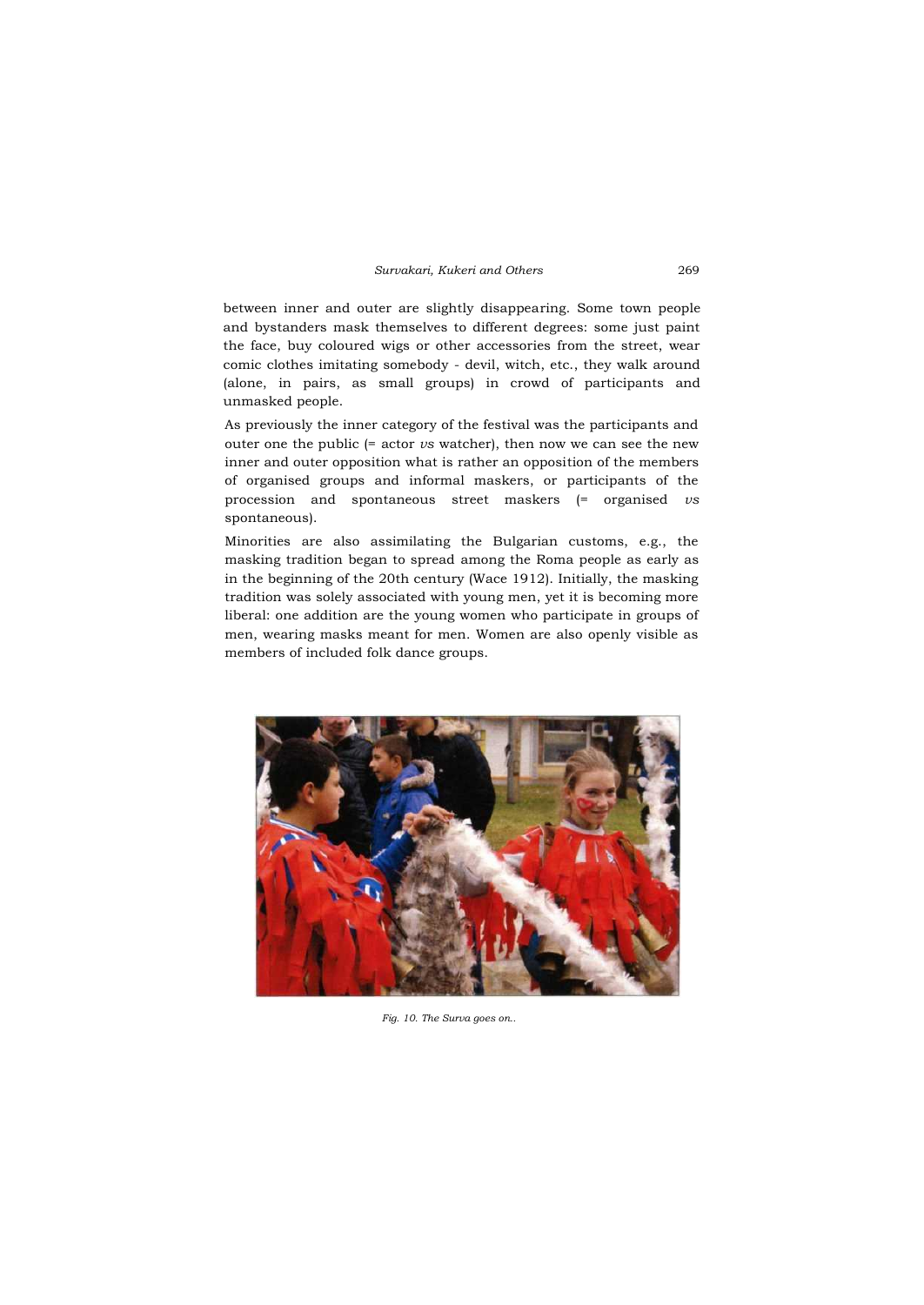Integration of children: groups of children and young people of all ages take part along with the adults of the region.

Besides traditional masks (gipsies, death, police, priests, horses, bears, etc. animals), frightening fantastical masks have appeared, some of them are quite modern.

The carnival festival is an opportunity to communicate with friends, relatives and acquaintances. There is a lot of remarkable intra-group communication. The viability of the tradition is sustained by the Bulgarian diaspora as they continue the masking tradition abroad.

There are first two museums on masks and mummings in Bulgaria, in addition to local museums displaying mumming costumes and a variety of masks as an important element of Bulgarian national identity.

The relevance of the festival is also reflected in the multi-level recording of the event: people take photos of themselves and their close ones together with the mummers (this is a stratification issue), and the festival is also recorded for home videos, broadcast by the state television and talked about in the daily news programmes.

# **Acknowledgements**

The fieldworks and the writing of the article were supported by the Estonian Cultural Endowment, ESF grant 8137 "Cultural processes in the Internet societies. Narratives, values and places", state- financed project 0030181s08 "Narrative aspects of folklore", Estonian and Bulgarian Academies of Science, and the outcomes are associated with the Estonian-Bulgarian bilateral project "Folklore and dynamics of identities in united Europe - the case of Bulgaria and Estonia".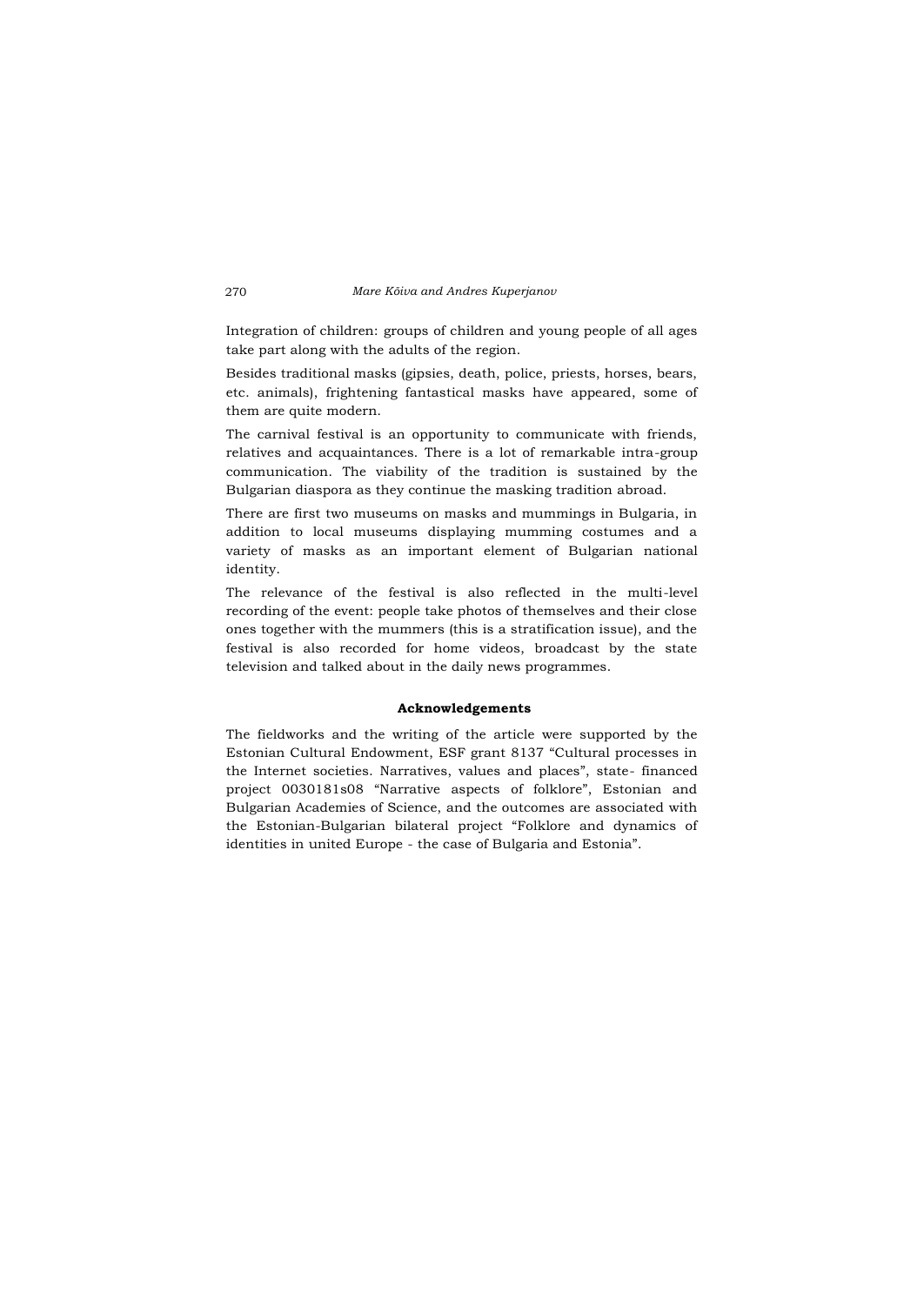#### **References**

BGNES 2009. *500 Mummers Dance at Kukeri Folklore Carnival in Bulgaria's Shiroka Luka,* [http://www.novinite.com/view\\_news.php?id=101634,](http://www.novinite.com/view_news.php?id=101634) last accessed on 20 October, 2011.

BGNES 2011. *2000 Mummers Gather for Kukeri Festival in Southwest Bulgaria.* [http://www.novinite.com/view\\_news.php?id=124192,](http://www.novinite.com/view_news.php?id=124192)\_last accessed on 20 October, 2011.

Bokova, Irena (ed.) 1995. *Masquerade games: Past and Present.* Pernik: Polygraph OOD.

Bokova, Irena 1999. The festival: Tradition and Contemporaneity. In: Georg Kraev & Irena Bokova (eds.) *Mask and Ceremony.* Sofia: NBU in conj. with Yar Publishing House.

Cass, Eddie 2004. *The Pace-Egg Plays of the Calder Valley.* London: FLS Books.

Fikfak, Jurij 2003. *O pustu, maskah in maskiranju: razprave in gradiva.* Opera ethnologica Slovenica. Ljubljana: Zalozba ZRC, ZRC SAZU.

GRReporter 2011. *International monetary debauchery - the most favourite carnival figure this year,* [http://www.grreporter.info/en/international\\_](http://www.grreporter.info/en/international_) monetary\_debauchery\_%E2%80%93\_most\_favourite\_carnival\_figure\_year/ 4199, last accessed on 20 October, 2011.

Haggerty, Bridget 2011. *Mumming - a Yuletide Tradition. Irish Culture and Customs.* <http://www.irishcultureandcustoms.com/ACalend/> Mummers.html, last accessed on 20 October, 2011.

Kraev, Georg 1999. Ritualistic and Dramatic. In: Georg Kraev & Irena Bokova (eds.) *Mask and Ceremony.* Sofia: NBU in conj. with Yar Publishing House.

Kraev, Georg & Bokova, Irena (eds.) 1999. *Mask and Ceremony.* Sofia: NBU in conj. with Yar Publishing House.

MacDermott, Mercia 1998. *Bulgarian folk customs.* London: Jessica Kingsley Publishers Ltd.

Mummers 2011. *Mummers Parade.* Online: <http://en.wikipedia.org/wiki/> Mummers\_Parade, last modified on 29 September 2011, last accessed on 20 October, 2011.

Nikolova, Margarita 1995. *On the Archetype of the Survakari Tradition* (A Study of a Drawing Found in the Magura Cave). In: Irena Bokova (ed.) 1995. *Masquerade games: Past and Present.* Pernik: Polygraph OOD.